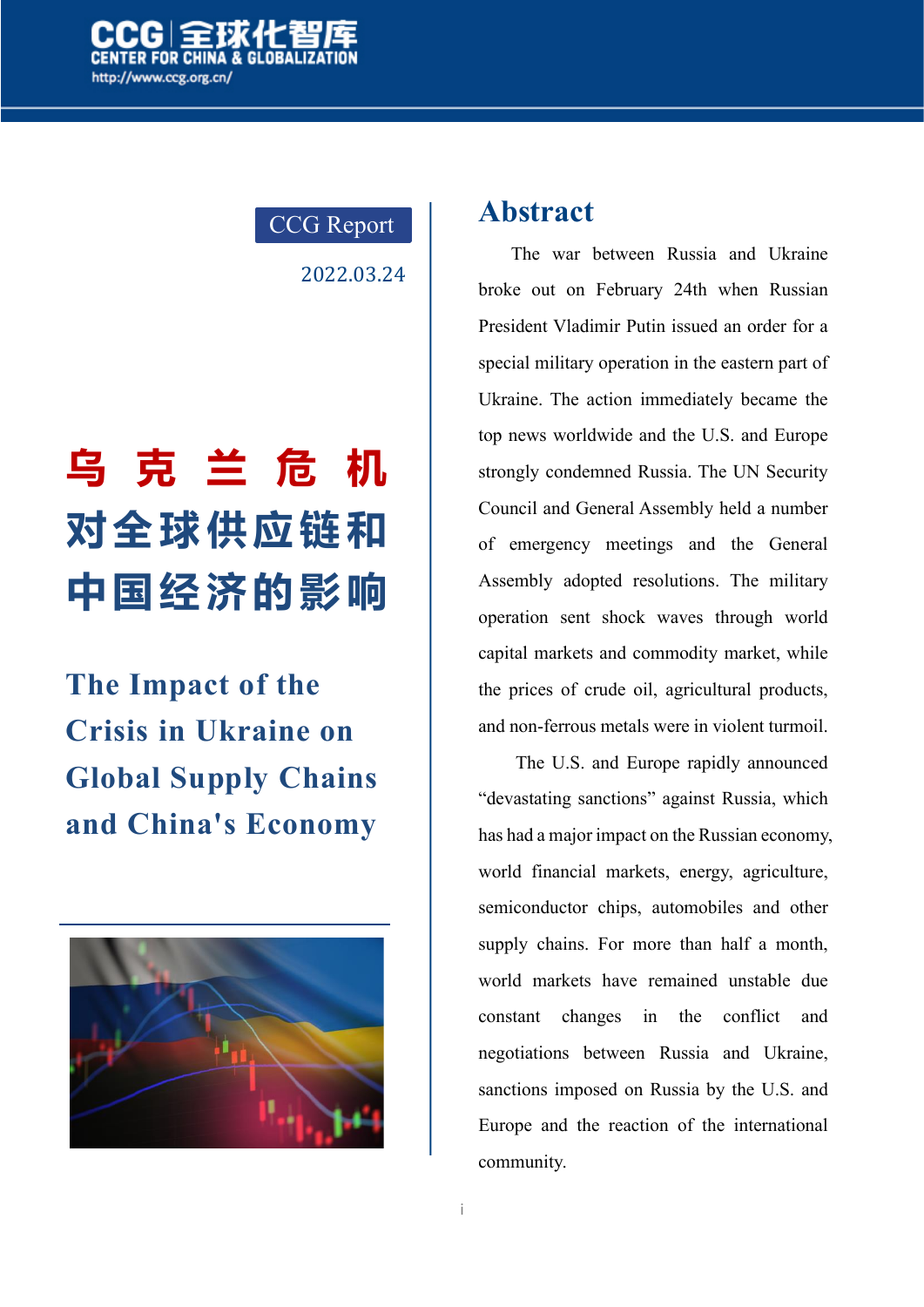This report attempts to analyze the massive shock caused by the Ukraine crisis and the US-European sanctions against Russia, providing initial estimates on the impact on the Russian economy, world financial markets, energy and food markets, global supply chains, the European economy and the world economy. We will also estimate several possible conclusions to the Ukraine crisis and the subsequent geostrategic impact on Europe. Finally, we will examine the impact on the Chinese economy beyond its borders, concluding with relevant recommendations.

As this situation is evolving rapidly and the outlook is highly uncertain, this report provides a staged estimate and analysis. CCG will continue to monitor the situation and update this report as further developments and possible outcomes become clear.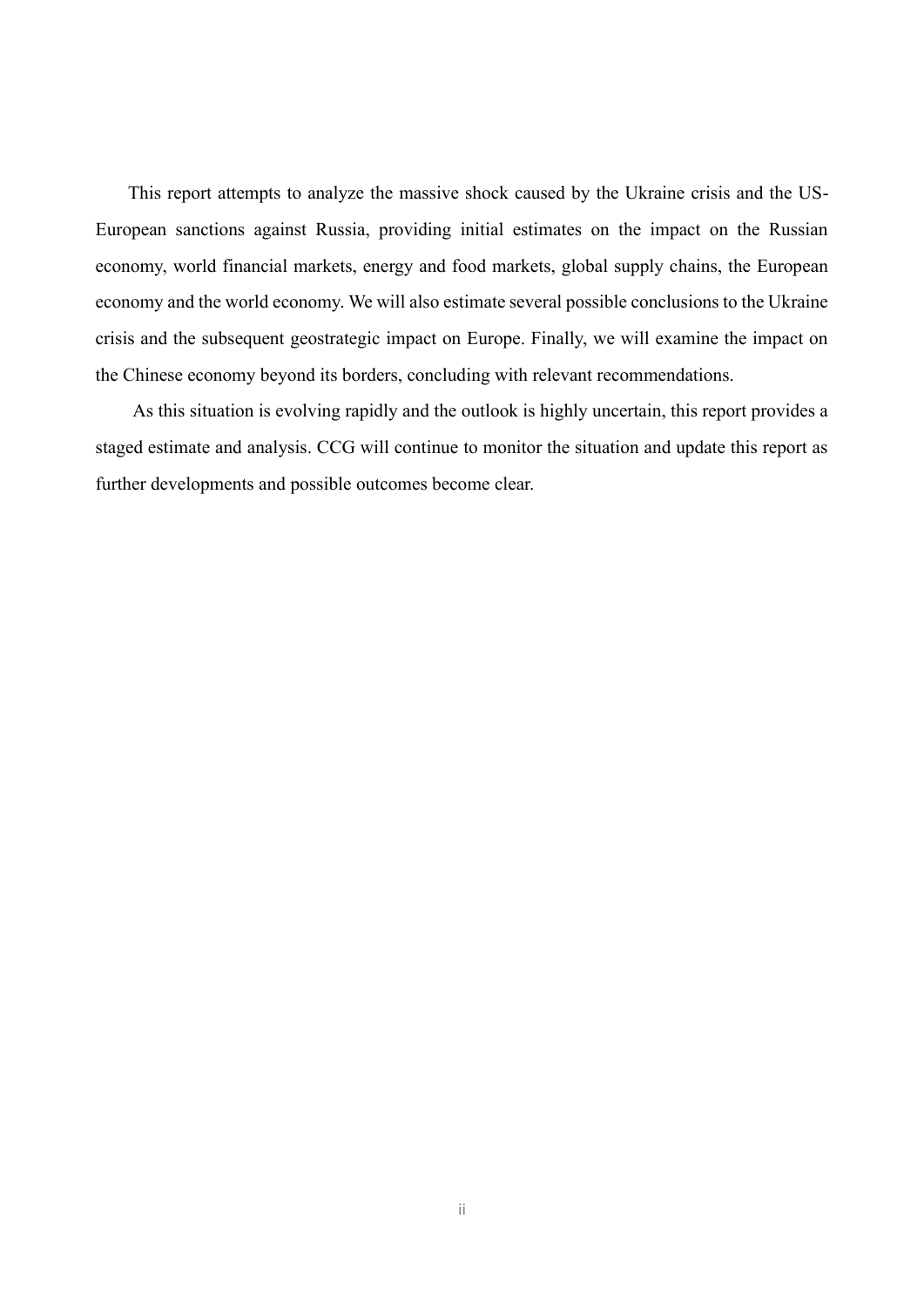### **I.**

## **Turmoil in world markets and "devastating sanctions" against Russia by the U.S. and Europe** *(i) Great turbulence in the world market*

Over the past two weeks, since the outbreak of the Ukraine crisis, the U.S. and European stock markets have fallen in quick succession, while crude oil, gold and food prices have soared, in relation to the US Dollar, both the Euro and the British Pound have fallen, while the Ruble has plunged to historic lows and the Yuan has trended slightly down against the dollar after an initial shock.

In the stock market, compared with the close on March 11th and February 25th, the three major New York stock indexes - Dow Jones, Nasdaq and S&P - suffered cumulative declines of 3.27%, 6.21% and 4.11% respectively, while technology stocks suffered an even greater blow. Europe's three major stock indexes - the FTSE 100, Germany's DAX and France's CAC40 suffered cumulative declines of 4.46%, 6.45% and 7.29%, respectively, far bigger blows than those experienced in the U.S. Two additional factors - the Ukraine crisis and the expected Fed's interest rate increase - also had a greater impact on the A-share market in the Chinese mainland as well as the Hong Kong stock market. The Shanghai Composite Index fell by 5.28% and the Hang Seng Index fell by 13.1% during the same period, and continued to fall sharply in the following days.

In currency markets, the US Dollar exchange strengthened, with its index rising by a cumulative 2.68% in two weeks, from 96.5433 to 99.1263. The Euro and the Pound fell by a cumulative 3.17% and 2.75% against the Dollar respectively. The Ruble plunged against the Dollar, from 83.8608 to 133.2500 Rubles per Dollar, a decline of 37.07%. The Yuan, on the other hand, edged down 0.35% against the Dollar, falling from 6.3174 to 6.3394 to the Dollar. But the Yuan rose against the Euro and the Pound, breaking the 7 Yuan per Euro barrier on March 9th and reaching 8.33 Yuan per Pound on the same day, an increase of 2.57%. Gold maintained its value much better than the Dollar, with prices increasing from \$1890.10 to \$1993.47 per ounce, or 5.47%, over a period of two weeks approaching the \$2000 mark.

In energy, crude oil prices and natural gas prices surged. West Texas Intermediate (WTI)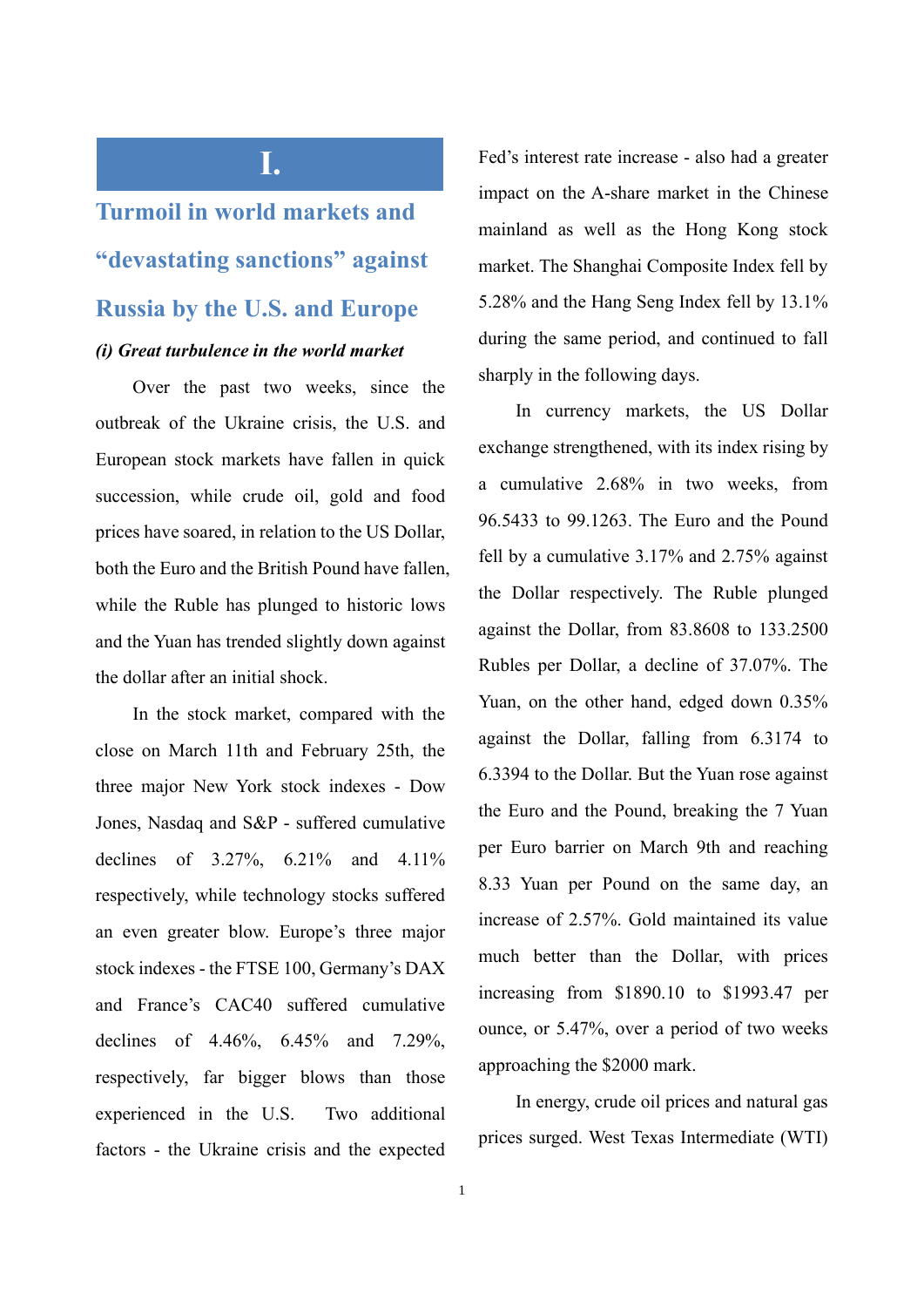Crude Oil rose from \$91.93 to \$109.21 per barrel on the New York market in two weeks, while Brent Crude Oil on the London market rose from \$94.56 to \$112.30, both with a cumulative gain of 18.8%.

In the international grain market, food prices also surged. Recent futures prices for soybeans, corn and wheat in the Chicago Board of Trade saw cumulative rises of 5.99%, 16.39% and 29.02% respectively over two weeks, with an impressive rise in wheat in particular. Russia and Ukraine together account for a quarter of the world's wheat exports. The war between two sides has caused widespread concern in the market about the wheat supply chain worldwide.

This week, as market tensions eased with the fourth round of talks between Russia and Ukraine crude oil and gold prices retreated slightly, but in the near-term, these trends will depend on how the Russian-Ukrainian conflict develops.

### *(ii) "Devastating Sanctions" against Russia by the U.S. and Europe*

As soon as the conflict between Russia and Ukraine broke out, the U.S. and the EU quickly announced "devastating sanctions" against Russia.

**Financial sanctions:** On February 28th, the U.S. administration announced that the Central Bank of the Russian Federation (CBR) and other Russian financial institutions were banned from using the U.S. dollar for settlement, and some Russian banks were excluded from the Society for Worldwide Interbank Financial Telecommunication (SWIFT). This move led to a considerable portion of Russia's foreign reserves becoming unusable, prompting a sharp drop in the Ruble. The Internet was cut off, while MasterCard, Visa and mobile payments were blocked.

**Energy sanctions:** On March 8th, the U.S. president Joe Biden signed an executive order to ban the import of oil and liquefied natural gas from Russia. On the same day, the European Commission also outlined a plan to cut gas imports from Russia by two-thirds before the end of 2022.

**Assets and personal sanctions:** The assets of Russian government and officials assets in the U.S. and Europe were frozen.

**Trade sanctions:** This mainly included bans on supplying high-tech products such as semiconductor chips to Russia. On March 11th, Biden announced that the U.S. would revoke Russia's "Most Favored Nation" status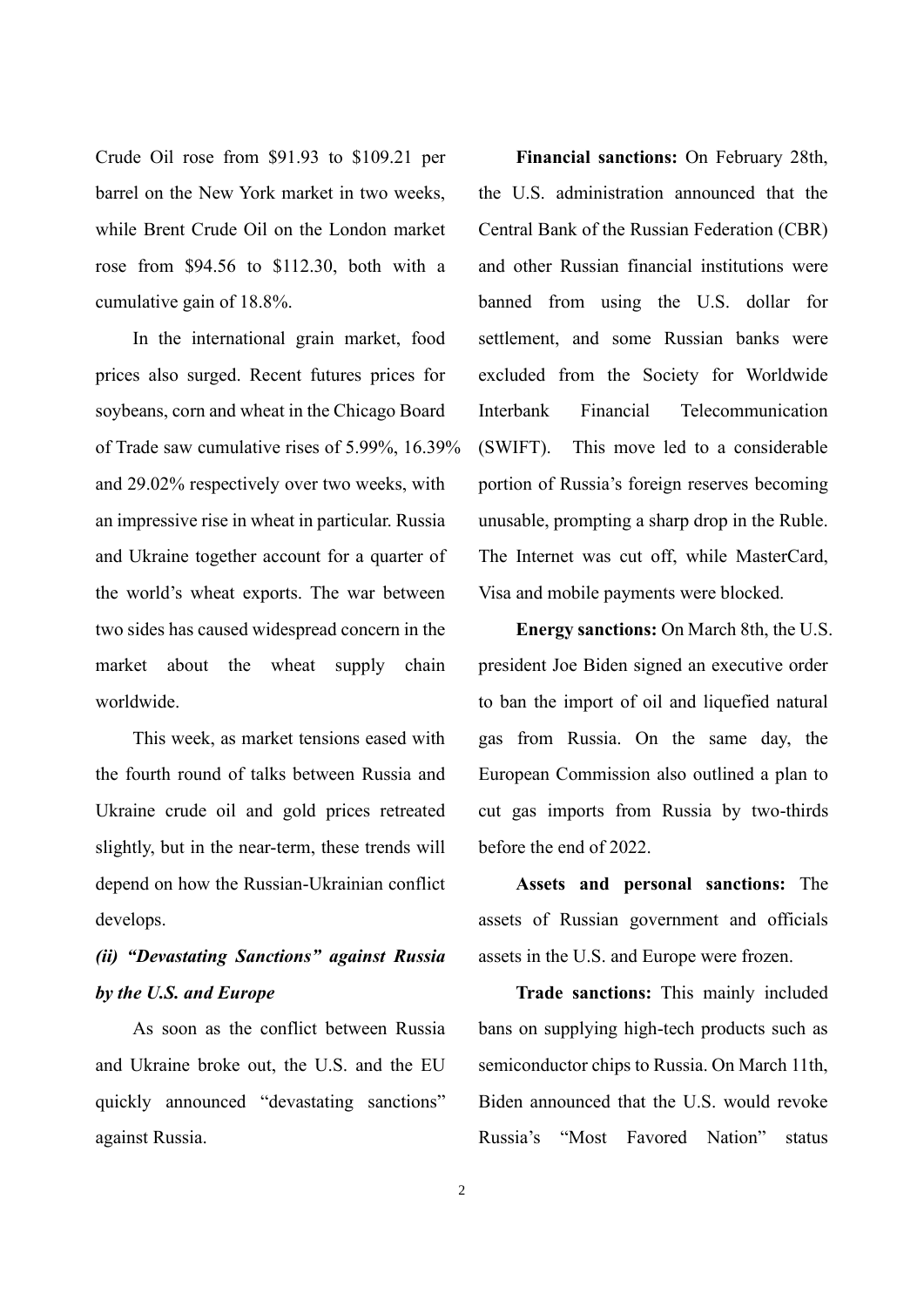("permanent normal trade relations" status), thereby increasing the average level of U.S. tariffs on products from Russia from 3 percent to 30 percent. On March 14th, the EU also announced the cancellation of "most favored nation" trade status with Russia.

The U.S. and European multinationals have implemented or echoed these sanctions. BP, Shell, ExxonMobil and others have withdrawn their shares in Russian oil and gas companies. Boeing, Airbus, MasterCard, Visa, McDonald's, Microsoft, IBM, Apple, Intel, Google, Twitter, Facebook, Warner Brothers and Disney have also pulled out of Russia.

Total sanctions on Russia, including cultural sanctions, imposed by the U.S. and the West now number more than 5,000, which is unprecedented in both scale and intensity.

Russia did not show any sign of weakness and immediately took strong counter-sanctions. The country announced a list of over 200 banned export products in areas including technology, telecommunications, medical equipment, transportation and agricultural machinery.

Russia also severely restricted or halted exports of products on which the world market depends heavily, including fertilizers (Russia is

the world's largest producer of fertilizers), precious metals, industrial metals, timber, wheat and sugar.

Russia created a list of 48 countries and regions that were named 'unfriendly countries' (regions), canceling royalty payments, demanding they repay Ruble denominated loans, and prohibiting food exports to them.

In business, Russia blacklisted 59 foreign companies including Apple, Volkswagen, IKEA, Microsoft, IBM, Shell, McDonald's, Porsche, Toyota and H&M, seizing both corporate and management level personal accounts and assets, and introducing outside management and nationalization of their properties. On March 10th, the deputy secretary of Russia's Security Council Dmitry Medvedev warned foreign companies that are preparing or in the process large-scale withdrawals from Russia that responsive measures were being developed, including bankruptcy (liquidation) and nationalization of assets.

Statistics show that McDonald's alone has 847 stores in Russia. If the Russian government takes the above measures, the company will lose \$50 million per month.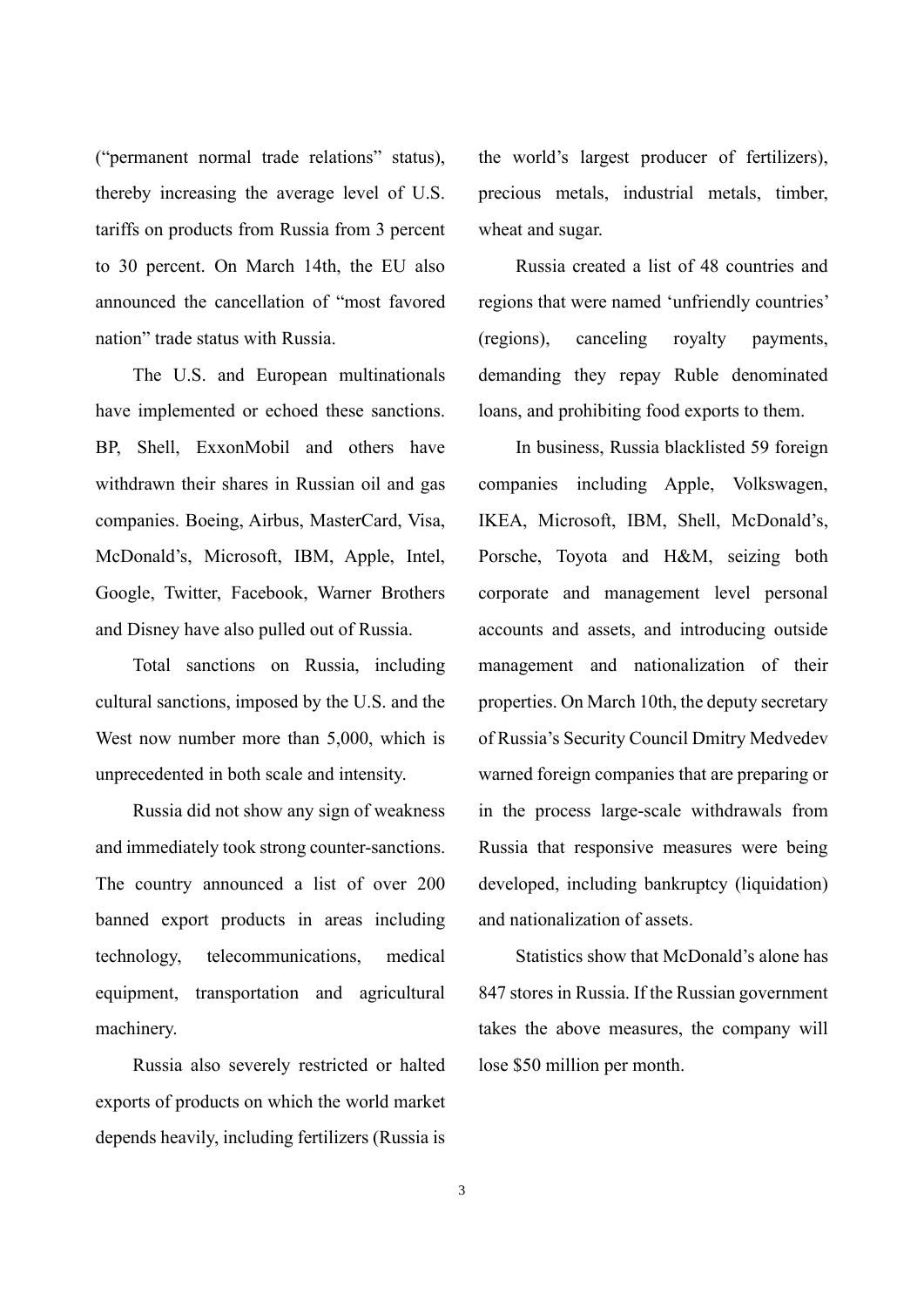## **Impact on the Russian and world economy**

**II.**

### *(i) Impact on the Russian economy*

Yale University Senior Fellow Stephen Roach believes that the announcement by the U.S. of sanctions on Russia's sovereign debt held by central banks has caused major ratings agencies such as Fitch, Moody's and S&P to reduce the country's sovereign rating to "junk" status. On March 3rd, the London Stock Exchange announced the suspension of trading in 27 Russian-linked stocks, reducing their value to zero.

The U.S. and Europe announced a ban on the Russian central bank's access to SWIFT, making nearly half of Russia's foreign reserves (about \$300 billion) unavailable and a plunge in the value of the Ruble, which prompted CBR to raise its benchmark interest rate from 9.5% to 20%.

Some Russian economists believe that the biggest blow to Russia from the U.S. and Western sanctions is the financial system. Major Russian banks cannot settle the accounts their customers in foreign currencies (about \$50 billion per day). Bank cards and crossborder e-commerce business have been affected. It is also expected that imports of Russian electronics, aviation equipment and automobiles will be affected and dozens of Western companies in Russia will close or leave.

On March 8th, Biden said the U.S. banned imports of Russian energy resources, which fueled a further spike in world oil prices. Recent WTI Crude Oil futures prices broke the \$130 per barrel barrier, reaching the highest level since 2008. According to Roach, this will force central banks in all countries to raise interest rates, increasing the risk of recession. However, it remains to be seen whether this will last for years as it did in the late 1970s to early 1980s.

Former Atlantic Council senior fellow Anders Aslund said on March 2nd that "all Russia's capital markets appeared to be wiped out" and that the CBR could no longer use foreign currency to quell the turmoil the Ruble faces and has been forced to rely on non-market instruments. As a result, "the West took down Russian finances in one day."

French Finance Minister Bruno Le Maire said the U.S. and European sanctions against Russia were aimed to cripple the Russian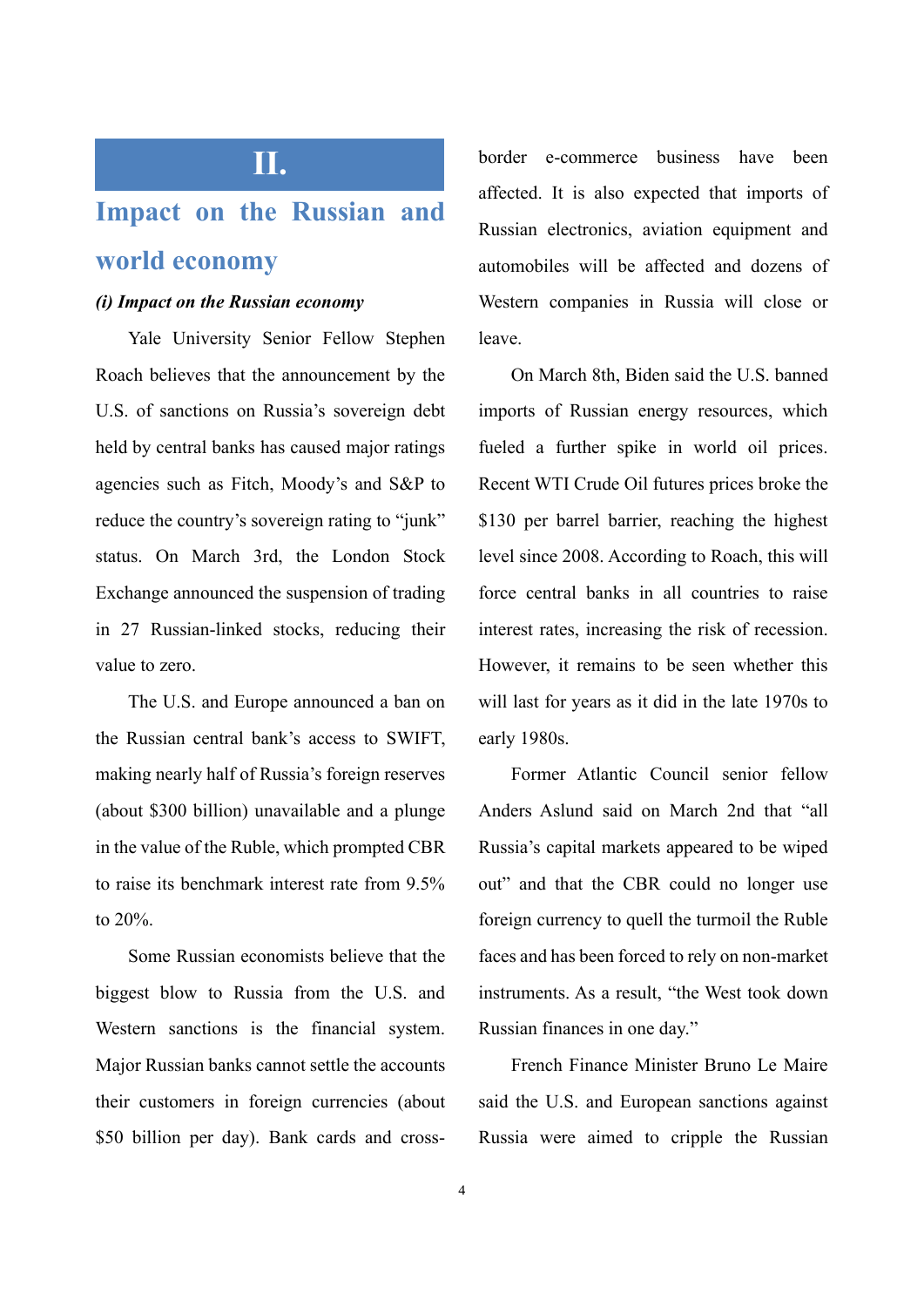economy and would work, as sanctions banned Western investors from doing business with the Russian central bank, and froze Russian assets abroad.

Goldman Sachs raised its forecast for Russia's 2022 inflation to 17% from the original 5% and lowered its GDP growth to -7% from 2%. It also estimates that Russian domestic demand will decrease by 10% or slightly more.

A survey released by CBR on March 10th indicates that Russian GDP is expected to fall by 8% in 2022.

The economic consequences of U.S. and Western sanctions against Russia are estimated to be quite severe. After the Crimean referendum in 2014, the West imposed severe sanctions on Russia. The average annual growth rate of Russian GDP in 2014-2019 is only 0.4%, compared with an average of about 6.7% in 2002-2008, before the global financial crisis.





*(ii) Impact on global energy supply chains: imbalances in world crude oil supply and demand have resulted in a sharp rise in oil and gas prices* 

In 2021, world crude oil demand rose rapidly as the world economy gradually recovered, with average daily consumption reaching 99.53 million barrels, up 3.33 million barrels from 96.2 million barrels in 2020. Increased production by the Organization of the Petroleum Exporting Countries (OPEC) as 1.4 million barrels lower than expected, and the U.S. potential crude oil increase production was only 1 million barrels due to the rising cost of shale oil. Meanwhile, Russian production reached 10.9 million barrels per day, which is close to capacity. This has resulted in supply falling slightly short of demand, causing oil prices to rise steadily. Recent futures price for WTI Crude Oil on the New York market rose more than \$77 at the end of 2021. After Biden announced a ban on Russian crude oil imports, the EU had to follow suit and announced a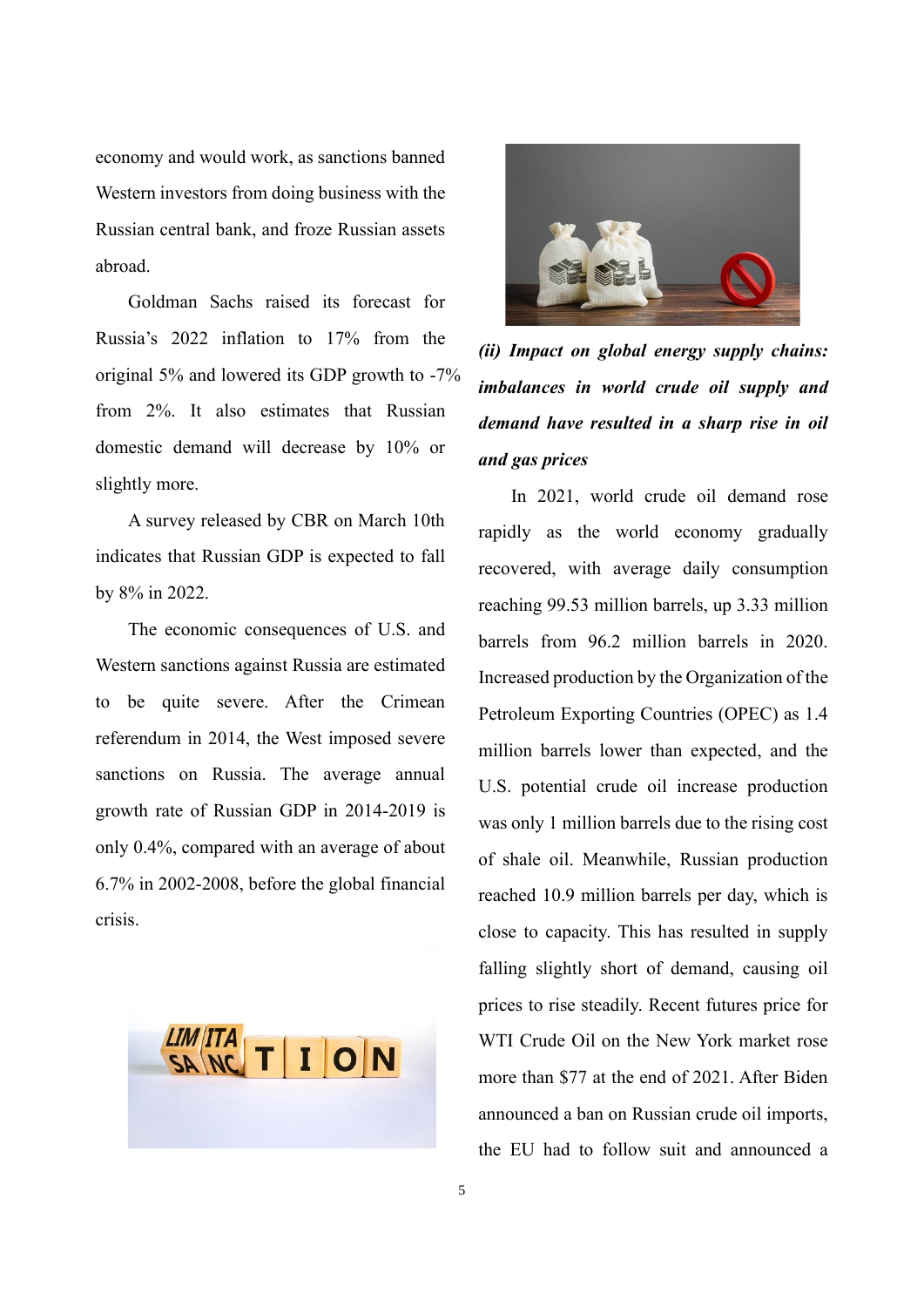gradual reduction of crude oil imports from Russia. Some 120 million tons of crude oil were imported by the EU from Russia in 2021, accounting for 52.3% of all Russian crude oil exports. Supply restrictions have exacerbated the shortage of crude oil supply in the world market. The price of oil closed at \$106.49 on March 10th in New York. Experts estimate it could rise to \$185, far exceeding the record of \$147 set in 2008.

The EU is the largest importer of natural gas in the world. In 2021, 42.3% of its imports came from Russia (155 billion cubic meters). The Nord Stream II project was halted after the outbreak of the Ukraine crisis, while the Yamal pipeline from Poland to Germany, one of the seven existing Russian gas pipelines to Europe, has also been halted (maximum capacity 33 billion cubic meters). The EU says it will import 70% less gas from Russia this year than the previous year, a reduction of 112 billion cubic meter. Of this 112 billion cubic meters shortfall, 50 billion cubic meters will come from other sources, while the rest will be supplanted by solar and wind energy. This manmade supply shortage has severely impacted global natural gas supply chains, exacerbating gas shortages and price spikes in Europe. On

March 7, the Dutch TTF Gas Futures price for April soared to \$3,899 per cubic meter, up 271% from the pre-conflict period.

European Commission President Von der Leyen presented the main points of the new energy strategy to phase out fossil fuel imports from Russia by 2027 (named REPowerEU, to be published in May this year) at an informal EU summit in Versailles on March 10th.

Sanctions between the EU, the US and Russia in the energy sector has resulted in a mismatch between global energy supply and demand. Crude oil prices plunged at the beginning of the 2020 Covid-19 pandemic, and once even saw WTI crude oil futures prices fall to negative numbers. A large group of US shale oil producers were unable to maintain their business, and had to close down or declare bankruptcy, which greatly dampened investors' incentive to invest in crude oil; this is in addition to the expectation that climate change issues may bring shifts to long-term energy consumption trends. The crude oil crisis is a structural problem and cannot be changed in the short term by increasing energy production by other energy suppliers. Existing global oil and gas supply chains have been disrupted and in some cases cut off, which will have a lasting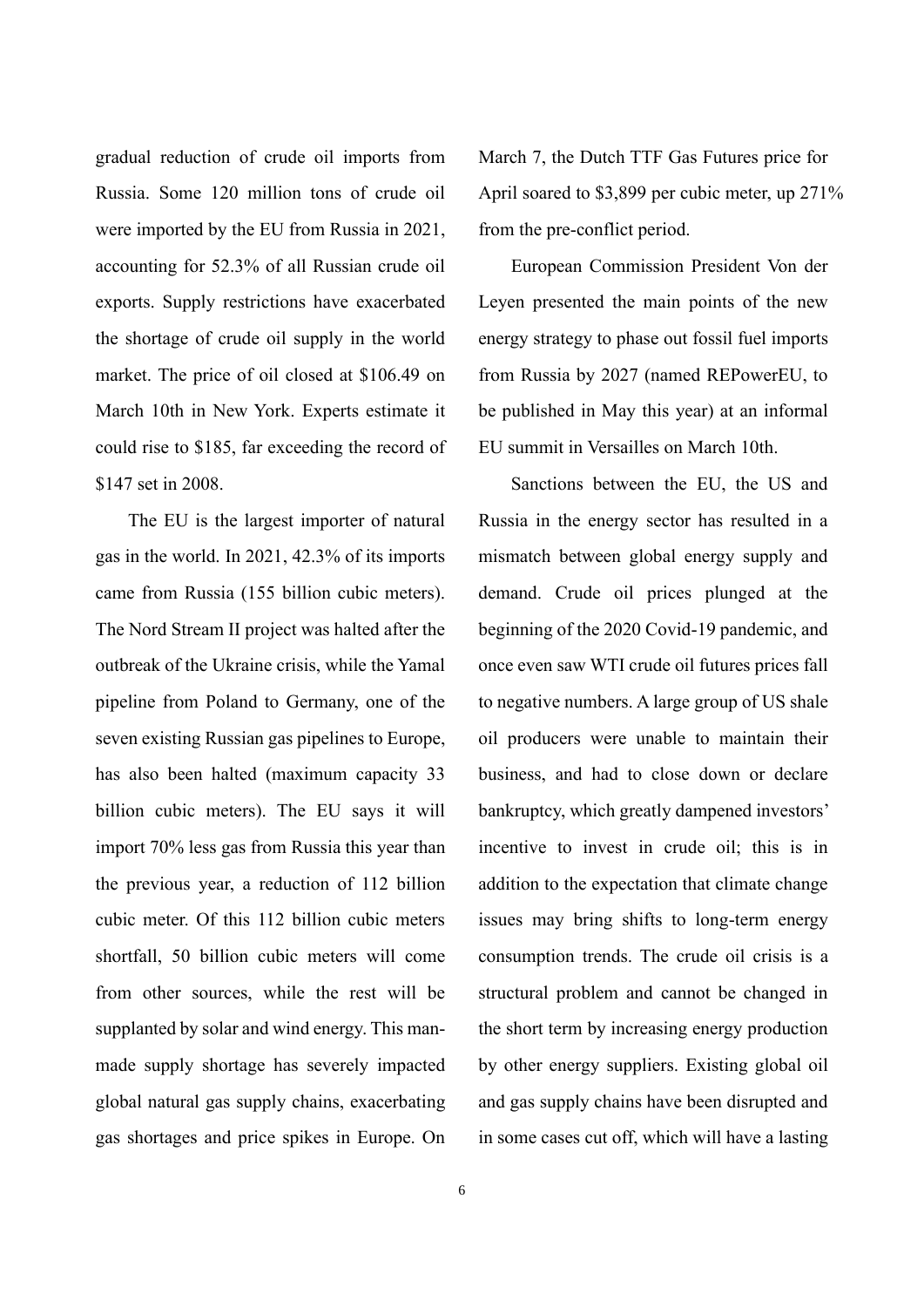negative impact on the world energy landscape and economic growth.



#### *(iii) Impact on commodity and capital markets*

Sanctions applied by the U.S. and European countries have cut business ties between Russian financial institutions and SWIFT, which is supposed to objectively record the data and flows of international payments, and is part of the reason for the current international payments crisis. Trade, investment, and service payments between foreign countries and Russia has been disrupted, affecting most countries and regions with which Russia has a large trade volume. First among these is the EU. Bilateral trade between Russia and Europe in 2021 was \$282 billion, mainly with Germany and the Netherlands. At the same time, the move fundamentally stifles Russia's transactions on international capital markets as well as transactions by international capital on Russian securities and bond markets.

The outbreak and continuation of the

Ukraine crisis has greatly impacted world stock and currency markets. The crisis erupted in Europe, prompting a fall in the Euro exchange rate and capital outflows, while the U.S. was offshore and relatively safe. The U.S. Dollar and U.S. capital markets, therefore, became a safe haven, which can be seen in the increased value of the US Dollar and the rush for U.S. bonds. If this trend continues, it will fuel international capital flows from emerging and developing countries to the U.S., resulting in new difficulties in maintaining balance of payments and debt burdens.

### *(iv) Impact on global food security and food supply chains*

A direct reaction to the outbreak of the Ukraine crisis was a surge in global food prices, which may result in a global food crisis. Russia and Ukraine are first and fifth in terms of global wheat exports and together account for a quarter of total global wheat exports. On March 9th, the Associated Press said Ukraine had announced a ban on wheat and oat exports to secure domestic supplies. Russia also announced a ban on wheat exports after suffering from sanctions by the U.S. and the West.

Even if Russia and Ukraine had not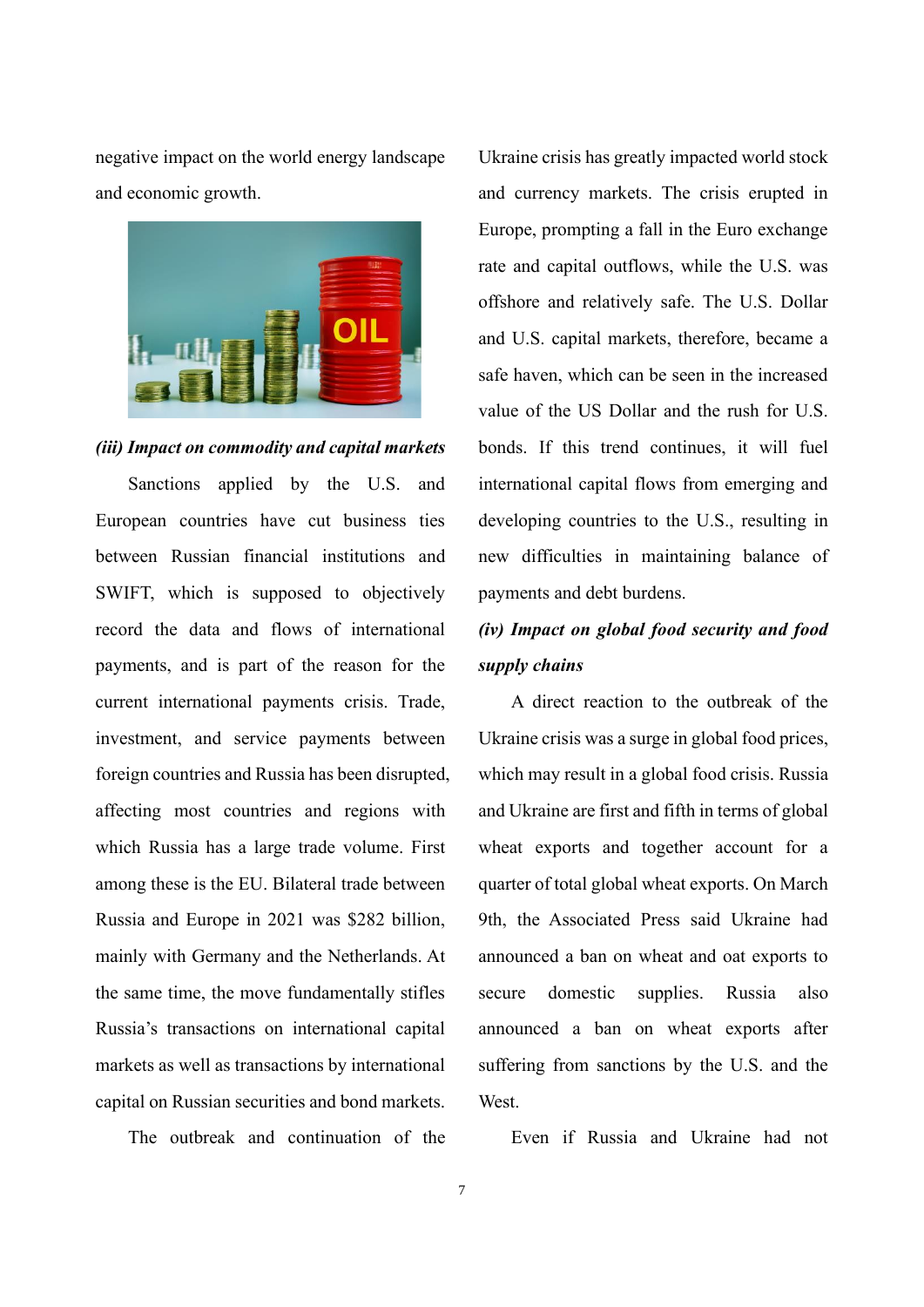enacted export bans, it would be very difficult to export their goods. Under the U.S. and European sanctions, the world's three largest shipping companies have suspended shipping services in Russia. Two-thirds of Ukraine's grain exports and three-quarters of sunflower oil exports are shipped from Black Sea ports. These shipments have been interrupted due to the war.

Disruptions to global food supplies will undoubtedly increase further. Global food prices have already risen 40 percent in 2021 and are estimated by an AP report to continue to rise by nearly a third in 2022. The risk of a new global food crisis is very high and will particularly affect many low-income countries.

It is worth noting that high energy prices will have a significant impact on global food production in 2022. The current impact on grain exports from Russia and Ukraine may only be a prelude to a tightening of the global food supply. The long tail effect will extend to the end of this year and early next year as higher energy prices will raise the cost of food production, which in turn will affect the storage of agricultural harvests this year.



*(v) The impact on the global industrial supply chains*

#### **1.Semiconductors**

Most of the inert gases such as neon, which are necessary for semiconductor production processes, come from Russia and Ukraine. According to a Moody's report, Russia and Ukraine account for 70% of global production of inert neon gas. Ukraine supplies 50 percent of the global requirements and 90 percent of U.S. requirements. According to the Financial Times, Micron said it currently has sufficient stocks, but if a prolonged Russian-Ukrainian crisis would affect subsequent supplies and it will take 6 to 12 months to find alternative sources. This is particularly worrying that, given the worldwide shortage of semiconductor chips, the industry is increasing production capacity on a large scale, with production estimated to increase by one-third in the next four years. If the Russia-Ukraine crisis persists, disruptions or reductions in inert gas supplies will seriously threaten the global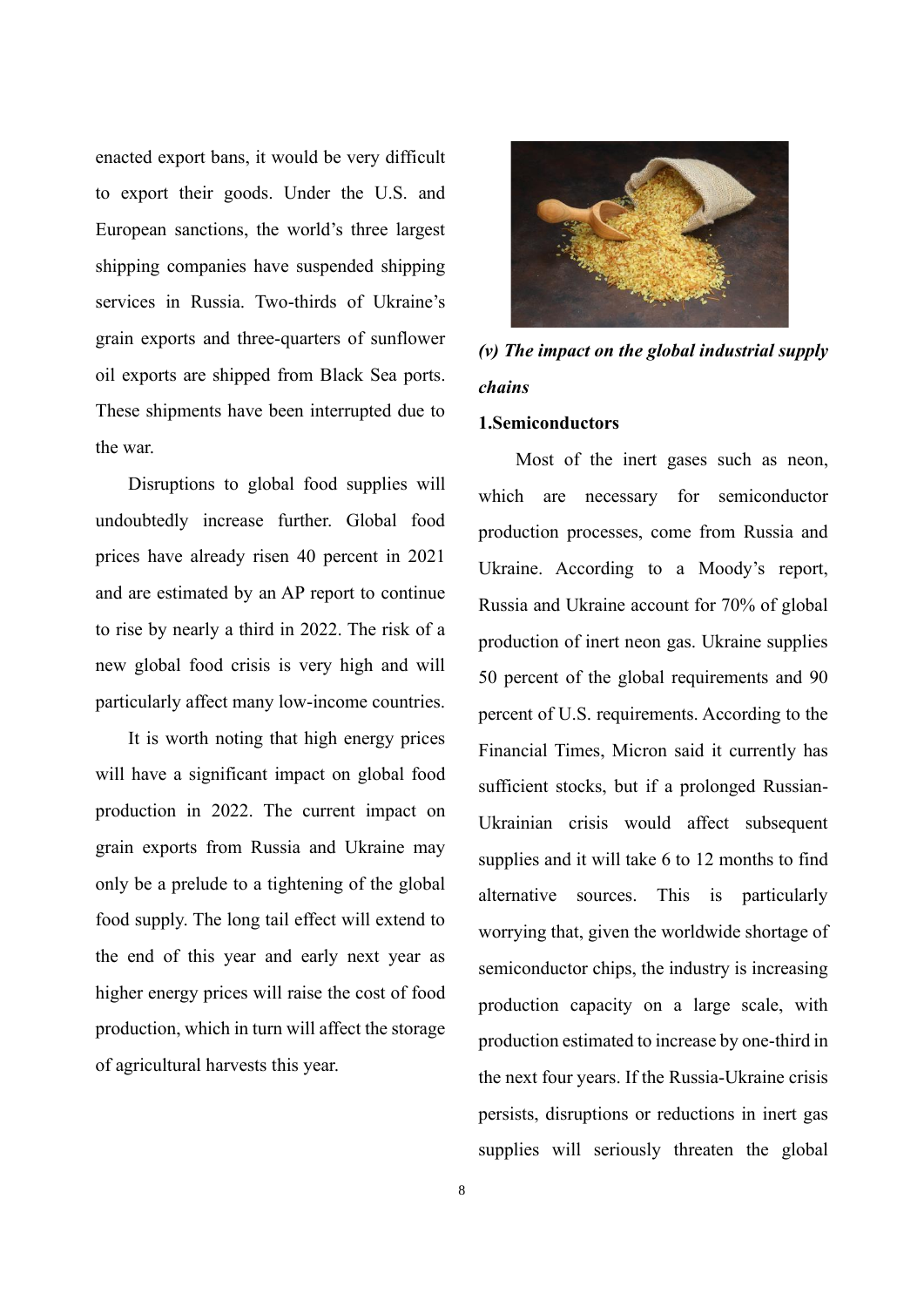semiconductor industry.



#### **2. Automotive**

Germany's Volkswagen Group announced on March 2nd that the group's Porsche plant in Leipzig will cease production until the end of next week and an assembly plant in Wolfgang will also be shut down, both due to a shortage in the supply of car coils. BMW plants in Germany and elsewhere in Europe have also announced a shutdown due to disruptions in the supply of automotive wire harnesses from western Ukraine. Renault in France has also announced a partial shutdown because it has a large presence in Russia, accounting for 8% of the group's profits.

#### **3. Aerospace**

Russia is an important source of several key metals that the world aerospace industry relies on. These include palladium and titanium exports, for which Russia accounts for 43% and 40% of global exports respectively. Russia's ceasing exports is bound to seriously affect the aerospace industries of developed countries in Europe and the United States. At the same time, Russia also provides cargo and manned spacecraft services to the International Space Station and a further deepening of sanctions in the future will lead to a lack of supplies to the ISS, the withdrawal of stationed astronauts, and a possible shortening of its service life due to lack of sufficient fuel for attitude adjustment.

#### *(vi) Impact on the world economy*

Shortly after the military conflict between Russia and Ukraine broke out, the International Monetary Fund and the World Bank issued a joint statement warning of the impact on the global economy. Bank President David Malpass said on March 2nd that the Russia-Ukraine confrontation will affect global economic growth. The International Monetary Fund Director General Kristalina Georgieva said on March 10 that the organization's April update of the world economic outlook would be lowered in its 2022 world economic growth forecast. Its world economic outlook released in January had forecast 4.2% growth in world GDP in 2022.

The UK's National Institute of Economic and Social Research (NIESR) last week predicted that the Russia-Ukraine crisis and the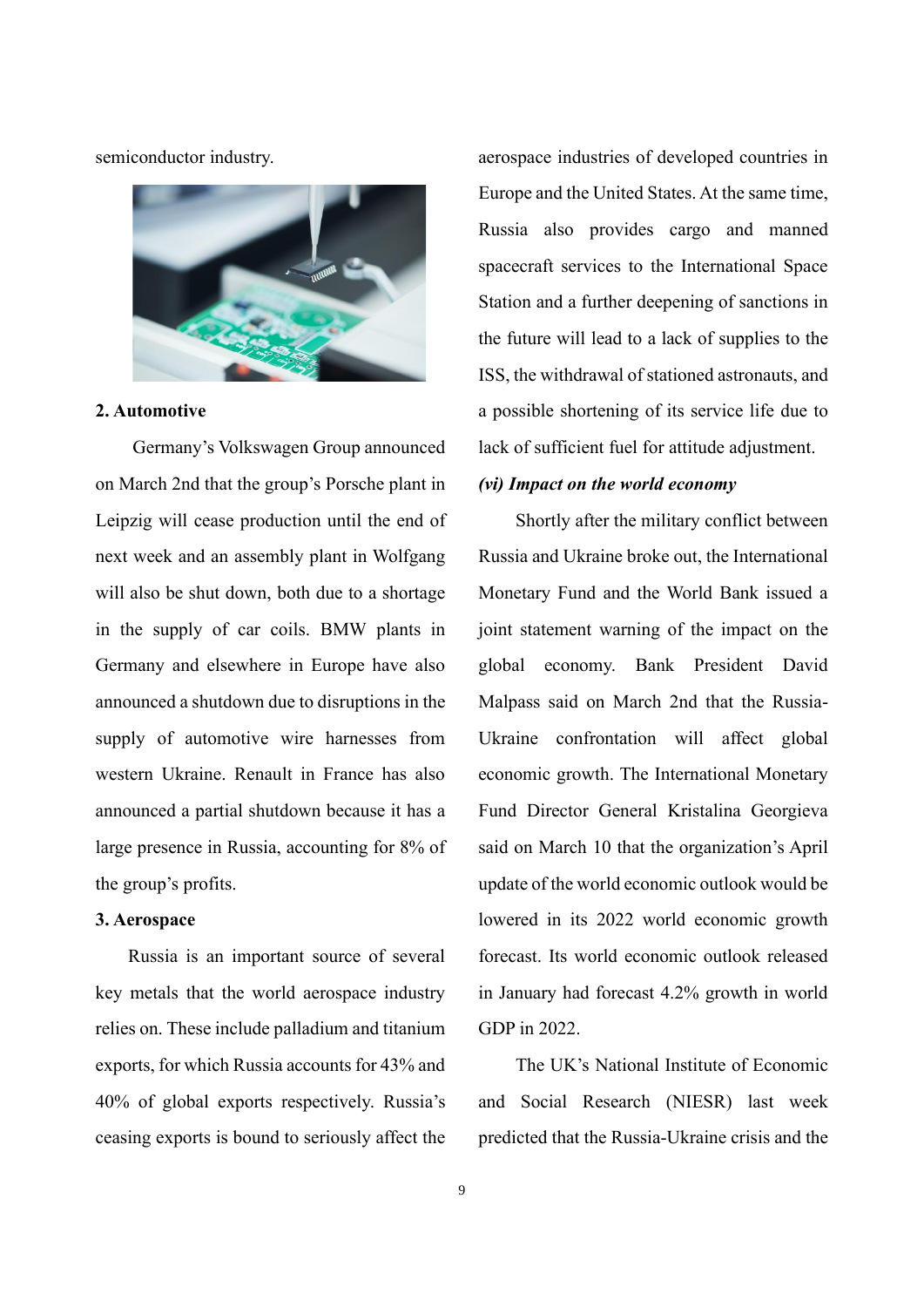subsequent spike in energy and food prices will cost \$1 trillion in global GDP, shrinking GDP growth by 1 percentage point by 2022 and raising global inflation by three percentage points in 2022 and two percentage points in 2023.

The surge in oil prices triggered by the Ukraine crisis has further pushed up U.S. inflation, with CPI rising 7.9% year-over-year in February, further intensifying from 7.5% in January. U.S. Treasury Secretary Yellen believes that 2022 will see very high inflation (uncomfortably high). CNBC reported on March 6 that the latest forecast of 14 major research institutions for U.S. GDP growth in 2022 is 3.2%, down 0.3 percentage points from the 3.5% forecast in February.

The Ukraine crisis has had an even greater impact on the EU economy. Barclays lowered its 2022 EU GDP growth to 3.5% from last month's forecast of 4.1%. JPMorgan, on the other hand, lowered its forecast from 4.2% to 3.2%, a full 1 percentage point lower.

French research institute REXECODE believes the Russia-Ukraine crisis will shrink France's GDP growth rate by 0.7 to 1.0 percentage points in 2022, EuroTimes reported on March 7, citing France's Le Monde. The French National Economic Institute in January had expected French GDP growth of 3.6 percent in 2022.

From the forecasts above, the conclusion that the crisis in Ukraine will have a negative impact on the global economy is already mainstream. Europe will have to bear the impact of significant inflation in the short term because of the "decoupling" from Russia, while the pace of recovery from the pandemic for some developing countries will slow. However, the specific performance of the relevant impact, affected by the conflict situation and its knockon effects, remains to be further analyzed.

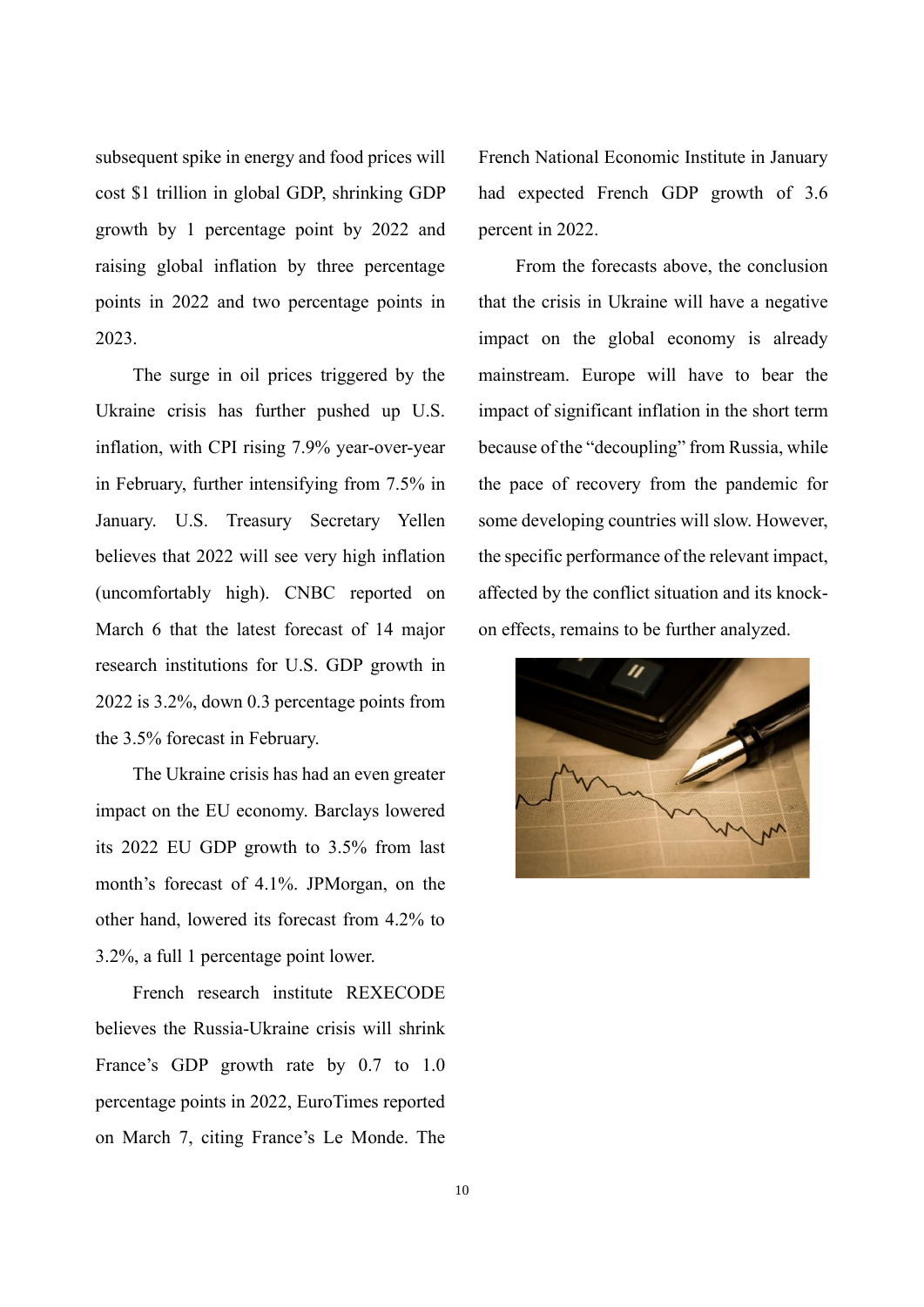### **III.**

## **Possible End of the Ukraine Crisis, Long-Term Impact of the Changing Geopolitical Landscape in Europe**

The crisis in Ukraine continues to escalate on the battlefield with no sign of de-escalation; the two sides are still some way from reaching a compromise, despite four rounds of negotiations. The whole situation is in a stalemate, and the danger of escalation is much greater than the prospect of de-escalation. This is because the crisis in Ukraine is the result of the continuous collision of geopolitical rivalries and the long-term accumulation of disaffection, which finally erupted in conflict. The nature of the crisis is the result of both the need for U.S. hegemony to drive NATO to infringe on Russia's security buffer, and Russia's traditional geopolitical outlook triggering the search for a "buffer zone" in its regional neighborhood. It is therefore difficult to quell quickly, or at a very superficial level. Regardless of the outcome, the geopolitical landscape of Europe will change significantly and its impact will be long-term.

### *(i) The critical situation and possible ends of the Ukraine crisis*

### **1. The critical situation of the Ukraine crisis**

On the battlefield, Russia did not defeat Ukraine and capture Kiev as quickly as was widely expected. Nor did the Ukrainian army collapse quickly. Russia failed to take a single major city with the exception of Kherson. An important reason for this was the guiding philosophy of the "Peking Model," (referring to the peaceful settlement of conflict when the besieged KMT troops in Peking accepted the PLA proposal of "peaceful regrouping" in 1949) which was to avoid civilian casualties and massive destruction of cities, and to force Ukraine into submission by destroying its military facilities and morale. However, Ukraine, with the support of the United States and NATO, put up strong resistance. A total of 28 NATO countries, led by the United States, have added fuel to the fire by continuously supplying Ukraine with weapons, ammunition and medicine. The U.S. has pushed through Congress military aid and material assistance to Ukraine that has reached \$10 billion. Germany has provided 1,000 anti-tank missiles and 500 Stinger surface-to-air missiles. The Netherlands has provided 200 Stinger surface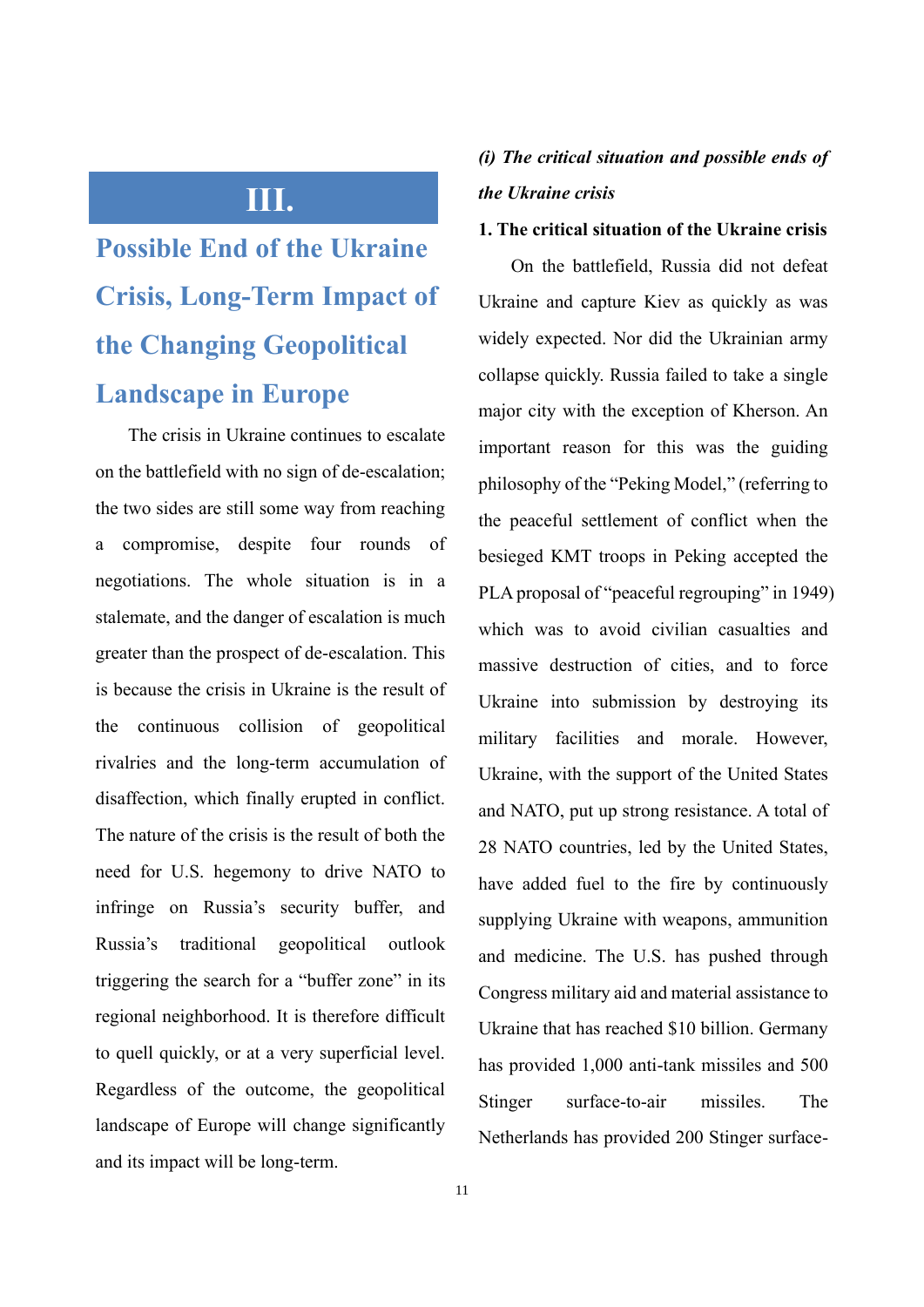to-air missiles. France provided 300 million Euros in military supplies and sent 1,500 troops to NATO's eastern front. The Czech Republic, Lithuania and others have also provided weapons. "Volunteers" from Britain and other countries have also arrived in Ukraine. All of this means that the war is likely to continue.

At the negotiating table, the Russian's three conditions are very clear: recognition of Russian sovereignty over Crimea and the independence of the two eastern oblasts of Ukraine; the demilitarization and "de-Nazification" of Ukraine; and Ukraine's nonadmission to NATO and neutrality. The bottom line for the Ukrainian side is that Russia returns Crimea and there is no room for negotiation on the sovereignty issue. Thus, despite the desire of both sides to negotiate, their willingness to continue negotiations and their consensus on humanitarian access, the positions of the two sides are completely opposed on the fundamental issues. As a result, even if the parties are able to ride the agreement, there are numerous problems with its landing and maintenance, and exchanges of fire and unrest of varying scales are likely to continue.

### **2. Three possible short-term endings of the Ukraine crisis**

First, continued mediation of the international community and the participation of China, France, Germany and Turkey in mediation has resulted in the Russian and Ukrainian sides agreeing to cease fire for a relatively short period of time. While this did not succeed in de-escalating the conflict, the two sides continued to negotiate. The negotiations will likely drag on as armed conflict continues intermittently. This would likely result in a comprehensive peace agreement. Such an outcome is most desirable and a realistic possibility, but it will take enormous efforts.

Second, the intensity and depth of the war will continue to deepen, but the Ukrainian government and the Russian side would reach a ceasefire agreement on an official level. Putin's strategic goals will mostly be achieved, which means that the war will not be prolonged. While this is a possibility, given the current situation on the battlefield and the strong support of the United States and NATO countries for Ukraine, it will be difficult for the Russian side to achieve its goal.

Third, the two sides continue to hold each other off for a long period of time - six months or even longer. While Ukraine may lose some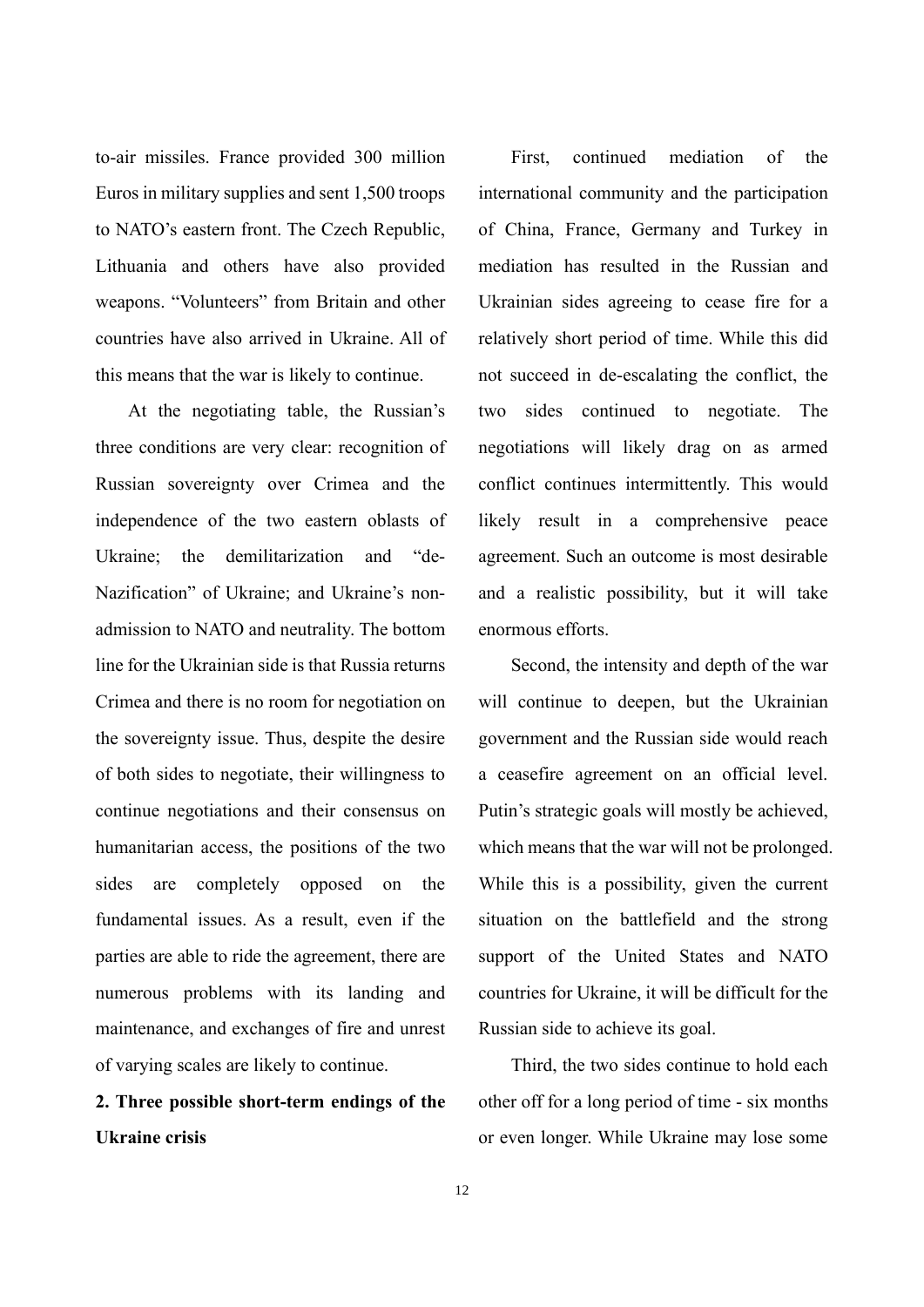territories and/or cities, Zelensky's government will not choose to compromise, Russia will occupy some important cities, but constant attacks by the Ukrainian army and other anti-Russian armed forces mean that the war will continue. In this situation, the extended war may lead to the involvement of neighboring countries or irrational decisions by decisionmakers, or even the risk of nuclear war.

Throughout the conflict, NATO has stated that it had no plans to send troops to Ukraine and refused to establish a no-fly zone. Ukraine's President Zelensky acknowledged the fact that is unable to join NATO and his willingness to discuss security guarantees if Ukraine does not join NATO. This is an improvement in the foundation for negotiation and coordination. If the parties step up communication and coordination at this time, it may be possible to de-escalate or even pacify the current conflict.

*(ii) The root causes of the crisis in Ukraine will not be eliminated and its essence will not change*

**1. The complex history between NATO's eastward expansion and Russia and Ukraine**

The crux of the crisis in Ukraine is not Ukraine itself, but the strategic contradictions

between Russia and NATO. NATO's continued expansion to the east has pushed its borders closer to Russia's western border. Russia's traditional geopolitical outlook has led it to seek to create a "buffer zone" around itself to oppose NATO's eastward expansion. The two sides have been at odds on this issue for many years.

Before the outbreak of the current crisis in Ukraine, Putin publicly stated that before the collapse of the Soviet Union, NATO had promised not to "expand one inch" to the east. For its part, NATO denied that it had promised not to expand eastward. In fact, NATO has maintained a very aggressive approach to the issue of expansion, continuously incorporating former Soviet Eastern Bloc member states. By 2020, NATO had conducted five rounds of expansion in eastern and southeastern Europe. Beginning with the accession of Poland, Hungary and the Czech Republic to NATO in 1999 and ending with the accession of North Macedonia to NATO in 2020, NATO has absorbed 14 states in more than 20 years and now has a total of 30 members. At the beginning of the century, Ukraine and Georgia, two former Soviet republics, also began actively seeking to join NATO, which has taken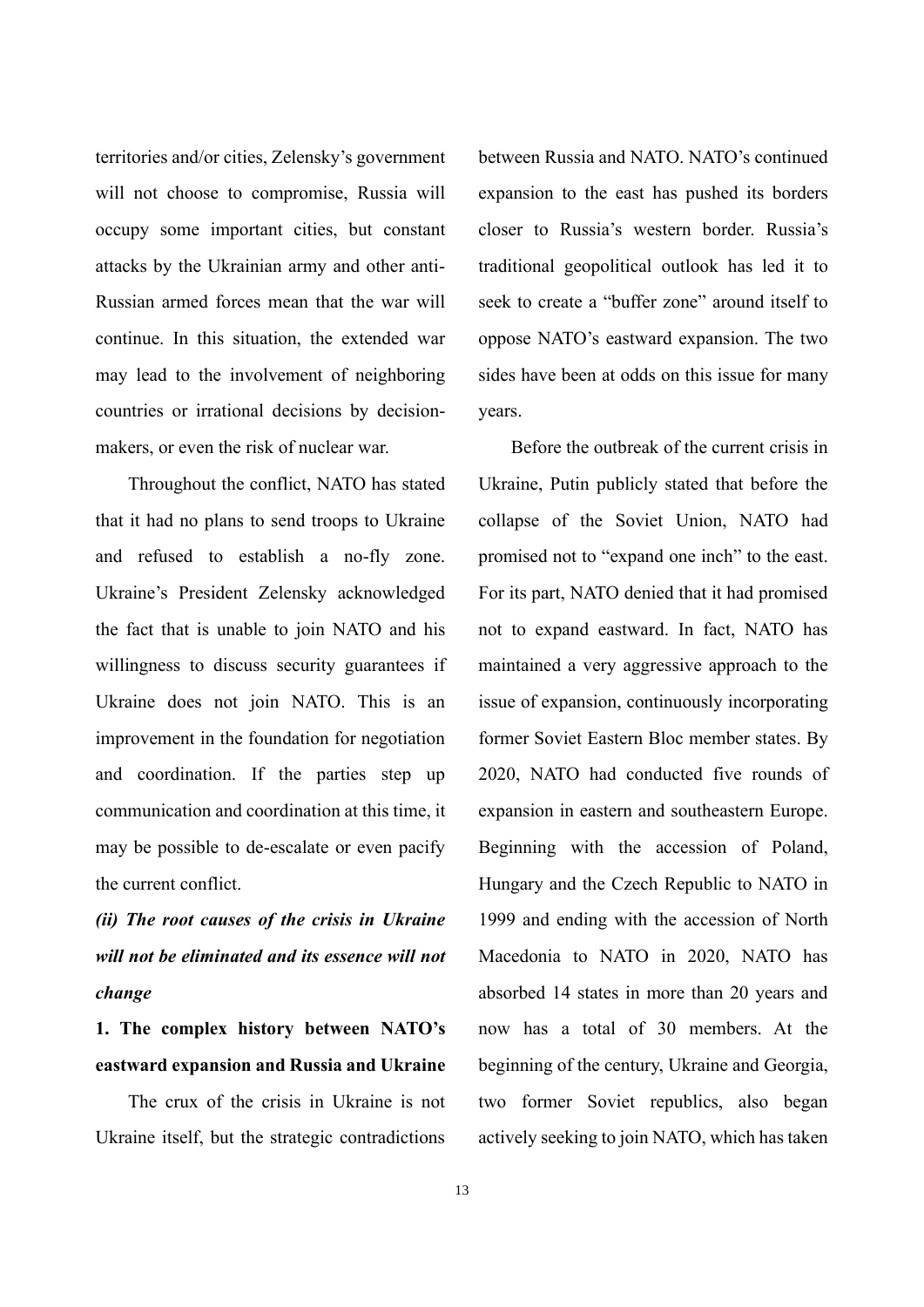a welcoming stance toward the two countries' intentions. This means that NATO's influence is not limited to Russia's western border, but extends to Russia's southwestern and southern "soft belly" regions.

The Russian leadership's view of security, inherited from the European concept of "balance of powers" since the early 19th century, seeks to preserve the "security space" between Russia and NATO. Guided by this view of security, Russia believes that NATO's expansion to the east poses a significant threat to its own security, particularly in the traditional sense of geopolitical and military security. For example, if Ukraine joins NATO, Russia could lose its military base in Sevastopol, Crimea, and thus lose its influence over most of the Black Sea. If Georgia joins NATO, it would not only mean that the Russian navy would have to retreat to a small corner of the Black Sea, but also result in instability in the North Caucasus, affecting separatistleaning regions such as Chechnya.

On the military front, Russian forces have also had to face more dominant NATO forces and their military pressure. Russian Deputy Defense Minister Alexander Fomin has said that compared to 2020, in 2021 the number of sorties by NATO reconnaissance aircraft in the Black Sea region increased from 436 to 710, an increase of 60 percent. In contrast, in the Baltic Sea region, NATO countries conducted more than 1,200 sorties and more than 50 sorties for maritime reconnaissance. In 2021, NATO Joint Forces Command, respectively, conducted up to 15 exercises in the Black Sea and more than 20 multi-combat training in the Baltic Sea. If Ukraine joins NATO, NATO's ICBMs could be placed on the Russian-Ukrainian border, which would make it almost impossible for the Russians to raise an alarm because of the significantly reduced distance. This would be unacceptable for Russia.

On the other hand, Russia's perception of Ukraine is not based exclusively on the single concept of the "sovereign state" or "nationstate" as described in the Westphalian system. Russia's frequent emphasis on the longstanding, "inseparable" economic, cultural, religious and historical ties between Russia and Ukraine shows that Russia's understanding of Ukraine's statehood often goes beyond the borders of international law. Putin also attaches great importance to Ukraine's strategic position in Russia's geopolitical security and its role as a cultural link. This is the main reason why he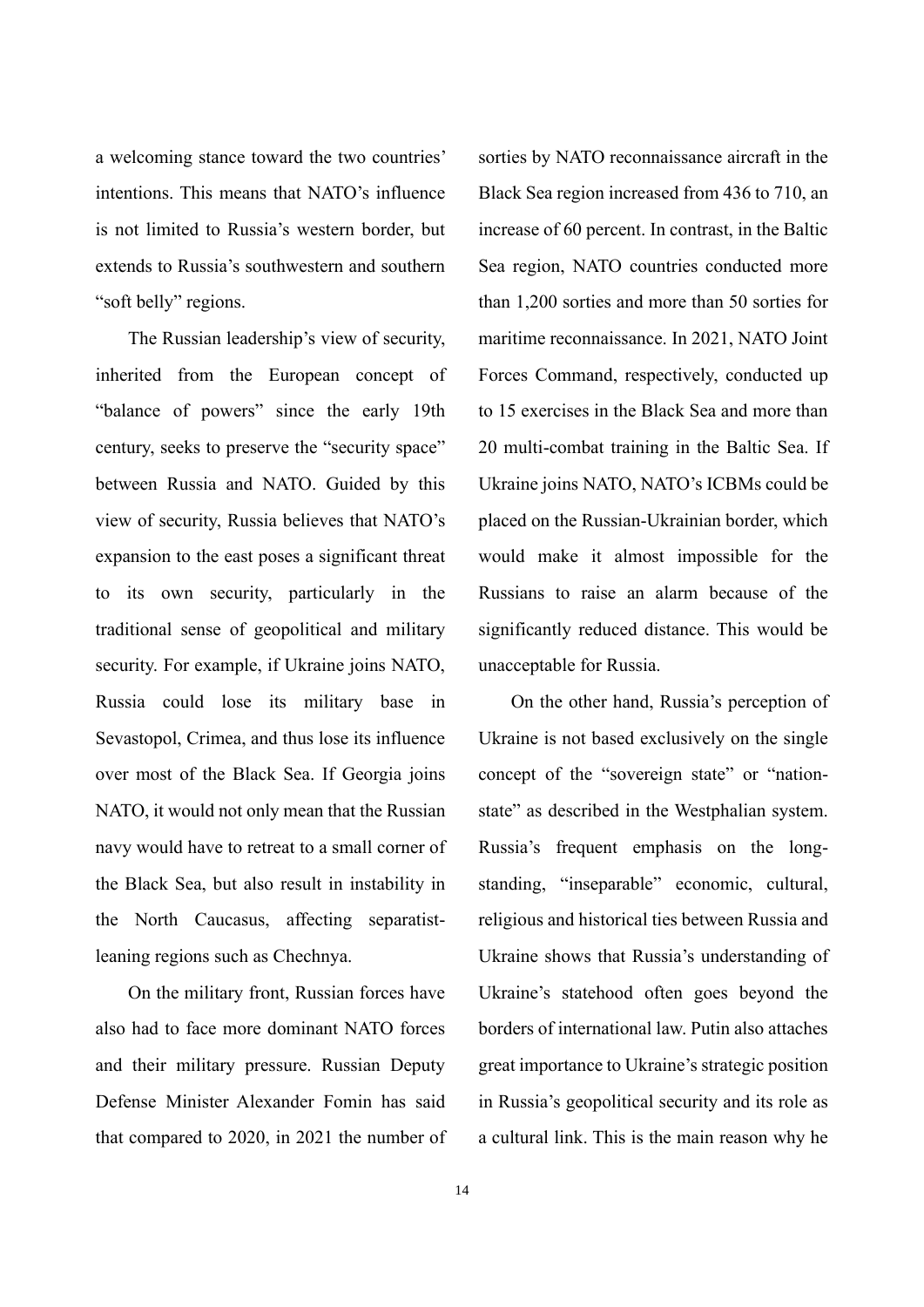concluded in his speech on February 23 this year that "Ukraine, in the sense of a modern state, did not exist in the first place". Putin's speech, NATO's expansion to the east and the problems in Ukraine's internal affairs reveal the highly complex historical origins of the Ukrainian crisis. The Russian-Ukrainian relations, which have been maintained by the fragile Normandy Consensus since 2014, are very unstable under the influence of the uneven power of the stakeholders and the possibility of U.S. intervention.

### **2. The role of the United States in the Russia-Ukraine conflict**

With its dominance over NATO, the U.S. has pushed for its eastward expansion, with the purpose of suppressing Russia and dividing Europe, the essence of which is the need of U.S. strategic interests and global hegemony.

Regardless of its size, location, economy and civilization history, the Eurasian plate is undoubtedly the center of gravity of the world (i.e., the concept of the "world island" proposed by the British geopolitician Halford John Mackinder in 1904), while the United States is in the Western Hemisphere and is an extraterritorial country. Therefore, in order to maintain its post-World War II world

hegemony and prevent a multipolar world outlook, it was necessary to control the Eurasian plate, which is composed of three major power centers: Europe, Russia and China.

Its goal is to squeeze Russia as much as possible in the Eurasian plate and eliminate or weaken Russia as one of those poles. While Russia is not as powerful as the former Soviet Union, it is a huge country, rich in resources, and second only to the United States in military power. Therefore, the United States is unwilling to sit back and watch Russia become powerful again.

It also wishes to control Europe, especially Western Europe, in the Eurasian plate, establishing it as another pole. The U.S. is trying to provoke the conflict between Russia and Europe, using Ukraine as a fulcrum to pry the confrontation and tension between Russia and Europe. In the event of a war between Russia and Ukraine, a U.S.-led NATO would be able to immediately respond and take control of the situation, while the EU, which has repeatedly sought "strategic autonomy" and tried to become a pole outside the U.S., takes a back seat.

In addition to the geopolitical gains, the United States could reap huge economic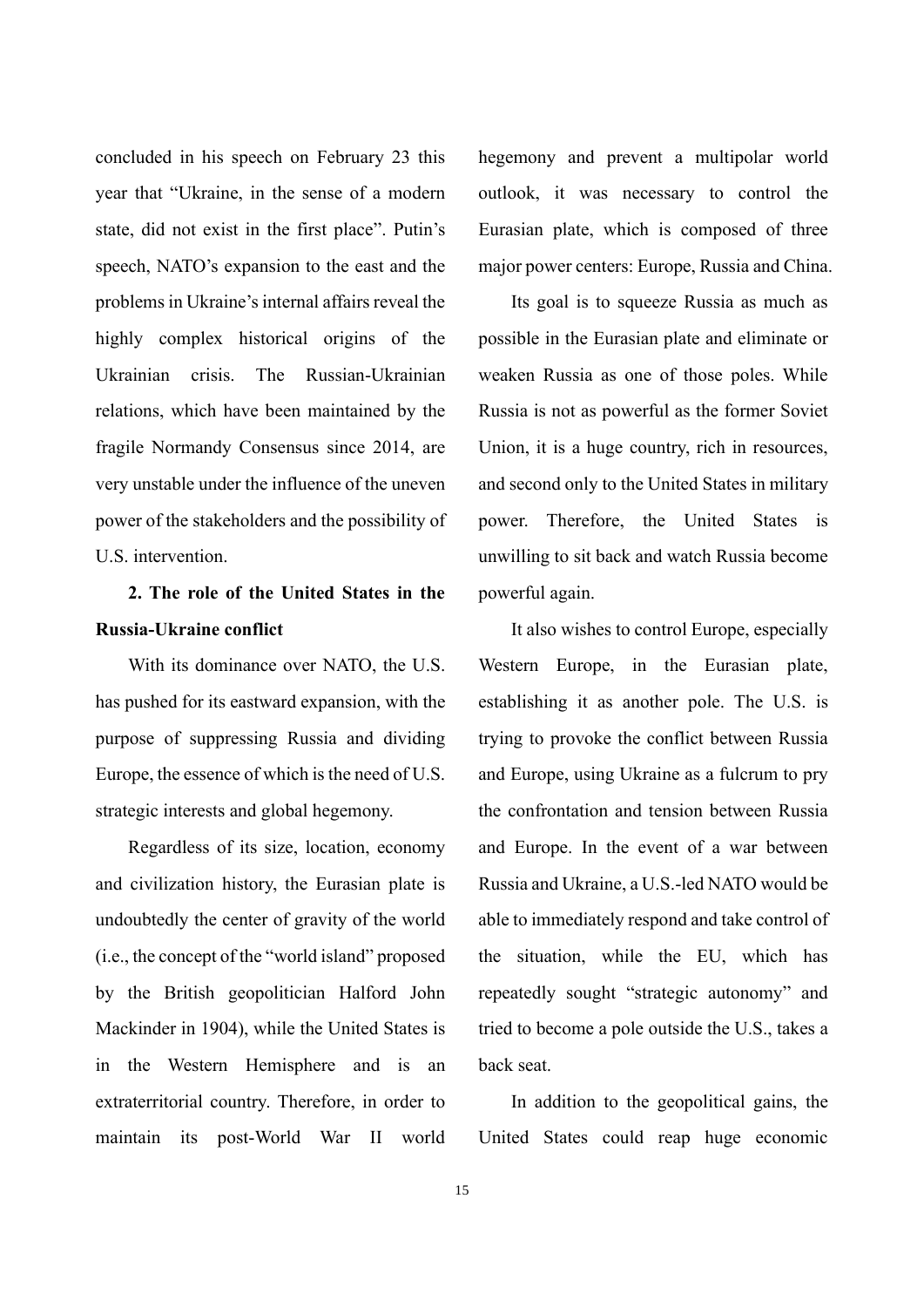benefits from a Russian-European conflict. First, the United States would significantly increase its natural gas exports to Europe. More than 40 percent of Europe's natural gas supply comes from Russia, and Russian gas exports to the EU amounted to 192.6 billion cubic meters in 2021, accounting for 81 percent of its total exports, mainly via pipelines through Ukraine and Nord Stream I. With the outbreak of war in Ukraine, both routes have been cut off and Nord Stream II has been suspended. Combined with the European Union's decision to gradually scale back its demand for Russian energy, Russian gas exports to Europe will shrink. U.S. gas production surged from 727.4 billion cubic meters to 914.6 billion cubic meters between 2016 and 2020, representing 81 percent of the global increase, of which only 25.6 billion cubic meters will be exported to Europe. 2022 will see U.S. gas production capacity exceed 1 trillion cubic meters, and buyers are urgently needed. Due to the war in Ukraine and sanctions against Russia, Russia's gas exports to Europe will be reduced by 199 million cubic meters per day, or a combined 72.6 billion cubic meters for the year. This part of the market gap can be conveniently picked up by the United States.

16

In the capital markets, the Russian-European conflict has strengthened the position of the Dollar and attracted world capital flows to the United States. After the NATO war in Kosovo in 1999, the Euro, which had just officially gone into circulation, depreciated sharply. The Dollar rose against the Euro from 1.17:1 at the end of the previous year to 0.87:1 at its lowest in November 2000, making it difficult for the Euro to challenge the Dollar in terms of credit, reserves and payments. After the Maidan Revolution, the broad and nominal exchange rate for the U.S. Dollar against major currencies increased from 95.3221 in February to 103.5995 in December, an increase of 8.7%. As a direct result of the dollar's appreciation, a large amount of international capital flowed into the United States, driving a stock and bond market boom. After this crisis in Ukraine, the Dollar's position will be doubly strengthened as it will be more valuable and the U.S. will become a safe haven because Europe is no longer safe.

The Russia-Ukraine conflict will also depress Russian-European trade and slow the EU's economic recovery. The EU is Russia's largest trading partner, and bilateral trade between Russia and Europe reached \$282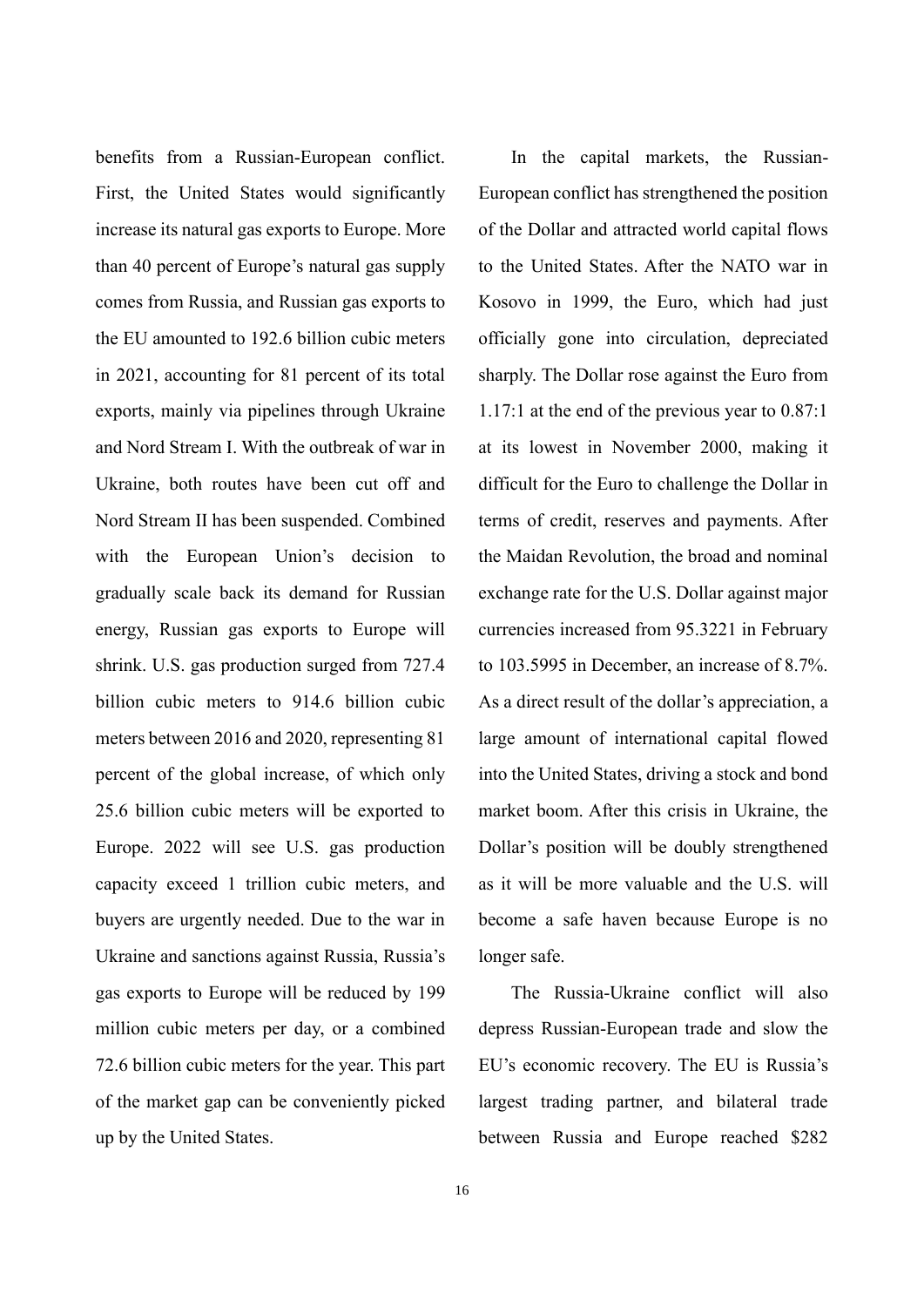billion in 2021, accounting for 35.7% of Russia's total exports and imports. Bilateral trade will shrink as EU countries join the sanctions against Russia and Russian-European trade cannot use SWIFT. This is exactly what the U.S. needs, because these rather large bilateral trade relations are an obstacle to the EU's assertiveness towards Russia. The U.S. itself does not need to worry about this. 2021 U.S.-Russian trade was \$34.4 billion, only 1/8 of Russian-European trade.

The crisis in Ukraine has also produced considerable profits for the U.S. domestic military-industrial complex. As the fighting continues, the United States, Germany and other NATO countries have supplied arms to Ukraine. More importantly, it has created great anxiety among European countries about European security, greatly increasing their dependence on NATO and ultimately on the United States. Most typically in Germany, the Scholz government announced a major shift in German defense policy on February 27th, deciding to increase Germany's defense fund by 100 billion Euros and raise defense spending to more than 2 percent of GDP, in addition to supplying arms directly to Ukraine. Merkel, on the other hand, had strongly opposed raising

this share during the Trump era. Poland, for its part, announced on March 11th that it would raise its military spending from 2 percent to 3 percent in the next fiscal year and nearly triple the size of its military. It is feared that an increase in military spending by NATO countries is inevitable. This is a rare opportunity for the U.S. military-industrial complex to sell weapons, equipment and related services to Europe.

### *(iii) The long-term impact of the Russian-Ukrainian war on the geopolitical landscape of Europe*

Although the Russian-Ukrainian conflict may end with a temporary compromise as powers vie for influence. As mentioned above, the U.S. occupies the main aspect of the conflict due to its huge and fundamental strategic and economic interests. Therefore, even if the Russian-Ukrainian war should end, the conflict will not be over, only temporarily alleviated and there will be long-term, substantial consequences as detailed below.

### **1. European countries' confrontation with Russia will solidify**

NATO countries' concerns about Russia, especially Eastern European countries and the three Baltic states' antipathy and wariness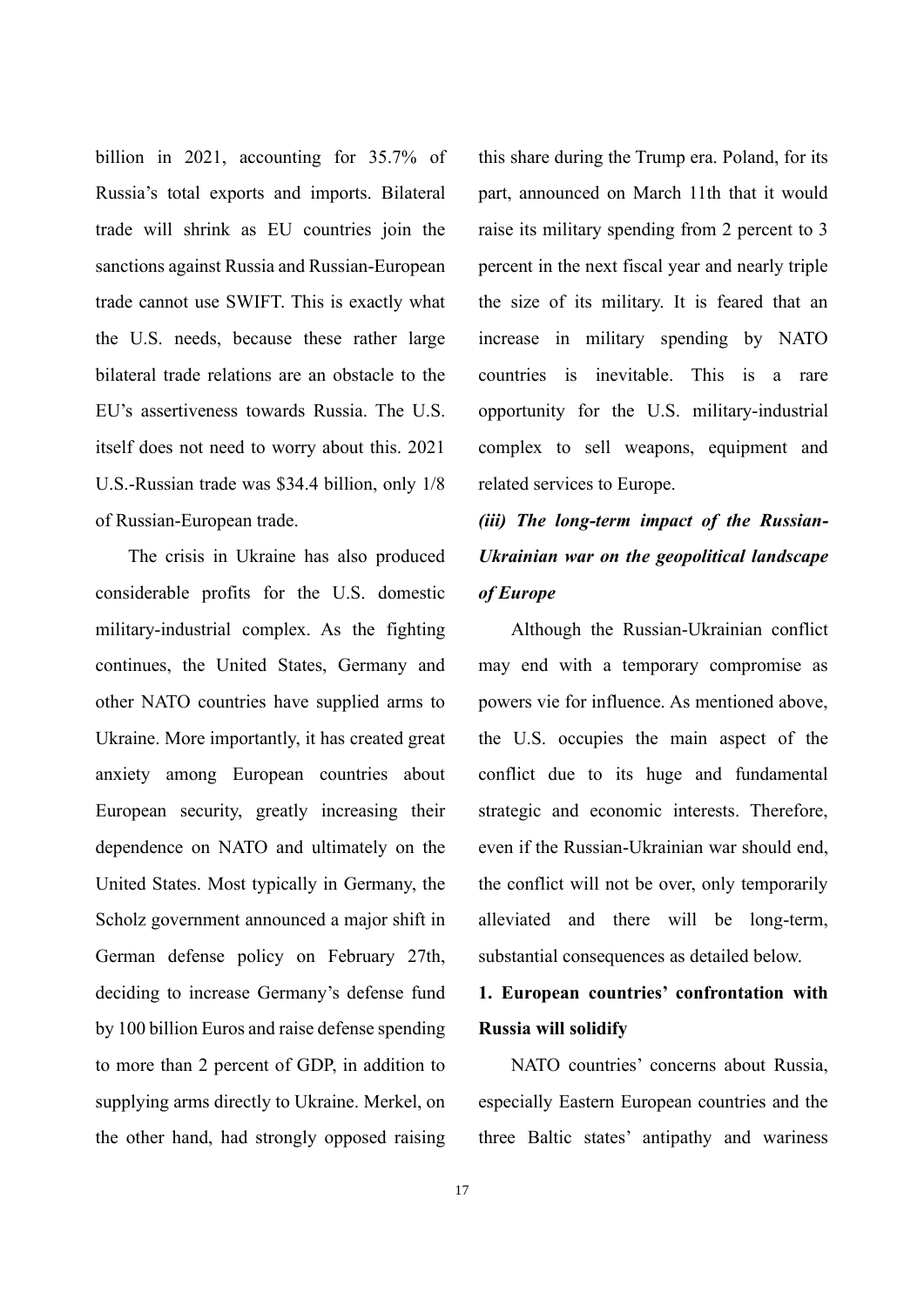toward Russia, will rise further. Some neutral countries adjacent to Russia such as Sweden and Finland have also expressed their willingness to join NATO.

#### **2. NATO status will be strengthened**

As part of the Russian-Ukrainian conflict settlement arrangement, NATO must not pose a threat to Russia and must not place offensive weapons near the Russian border. However, NATO has the right to strengthen defense forces in the territories of its member states to defend against Russia.

### **3. U.S. control of Europe will be strengthened**

Europe, especially the old European powers such as France and Germany will suffer a setback in their quest for independence.

### **4. European-Russian trade will recover, but lack any major growth**

European countries will further promote alternative energy sources and reduce gas and crude oil imports. In 2021, German-Russian trade was worth 60 billion Euros, which is only a little more than 60% of German-Czech trade, valued at 97 billion Dollars and less than half of German-Polish trade, which reached 145.6 billion Dollars. In the short term, Russia's position will decline further. Therefore, both

the EU and Russia need to find alternative markets and sources of supply outside each other.

### **IV.**

### **Impact on China**

In the near term, China will be affected by the war between Russia and Ukraine mainly in terms of upstream of energy, transportation and chemical industries triggered by rising energy prices. Along with the general rise in commodity prices, this trend will be transmitted to the manufacturing industry and the down industrial chains, driving up production costs and consumer goods prices. In addition, U.S. and European sanctions against Russia may result in secondary sanctions on Chinese enterprises, resulting in some pressure on China-Russia trade in the short term. If the Russia-Ukraine conflict is prolonged, China may face more economic costs.

However, due to the size of China's economy and the integrity its industrial chain, China will remain extremely resilient and maintain medium to high growth rates. While external shocks will have a broader impact on the economy, they are still manageable. Russia is bound to turn more to China in trade and use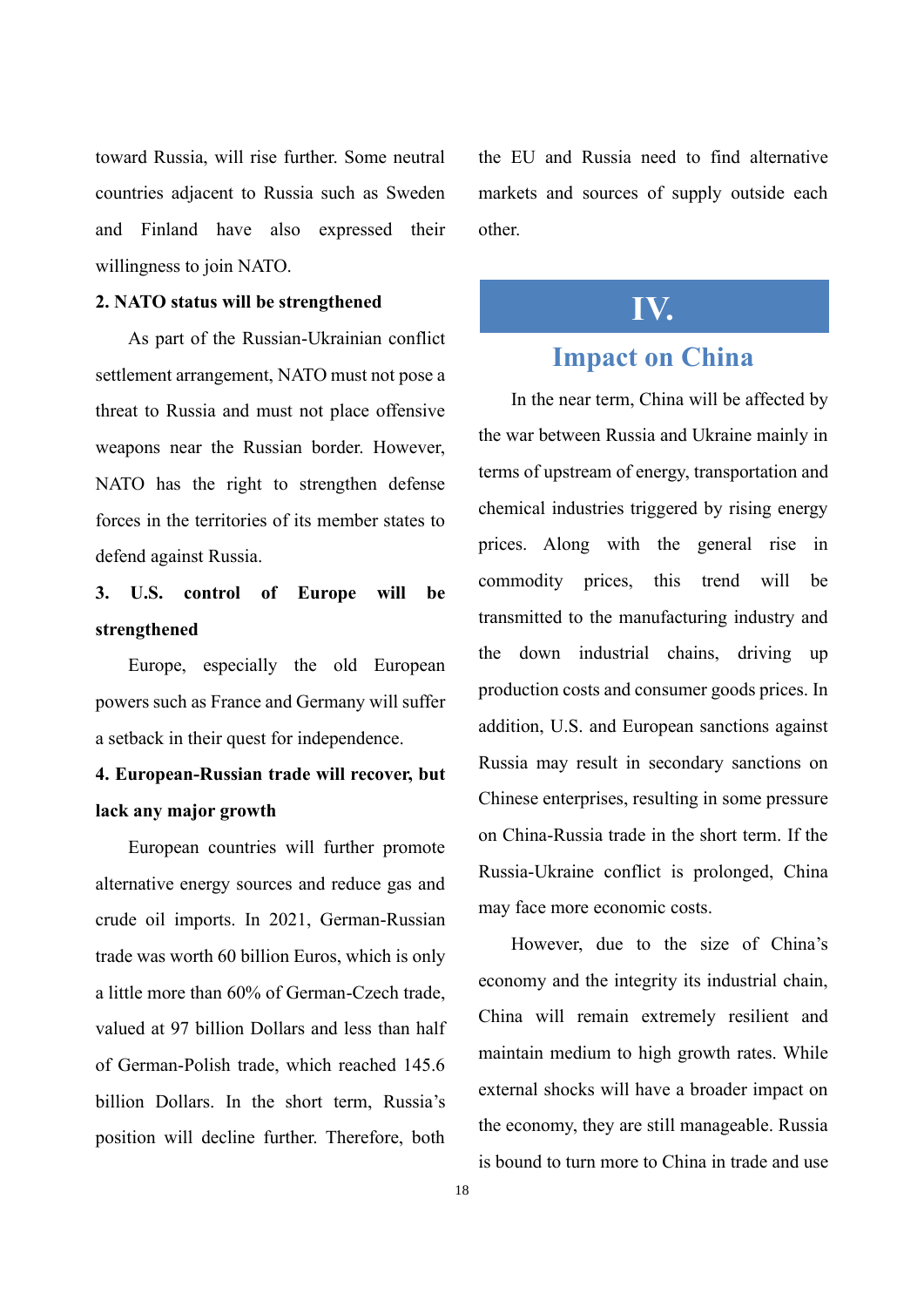the RMB for clearing and settlement. Russian-Chinese supply chains will remain stable, but there is a possibility that Russia may impose temporary measures to ban on trade in some commodities due to wartime factors. For example, on March 15th Russia announced a temporary suspension of grain exports to Eurasian Economic Union member states (i.e. Kazakhstan, Kyrgyzstan, Armenia and Belarus). These temporary measures risk potential supply chain volatility in China and Russia.

In the long run, the Russian-Ukrainian conflict has brought about fundamental changes in the geopolitical landscape of Europe and corresponding adjustments in global supply chains. China faces both the challenges of a tougher external environment and greater opportunities that this brings.

#### *(i) Recent overall impact*

The general external environment: Russia and Ukraine have both maintained good relations with China, and European countries are somewhat dissatisfied with China's reluctance to condemn Russia, but they also are more interested in trading with China to ease their economic woes. The U.S. is both dissatisfied with China's unwillingness to

follow through with condemnation and sanctions against Russia, and will maintain political and economic pressure on China, specifically by intensifying provocations in the Taiwan Straits. However, certain opportunities remain to improve relations.

#### **1. Energy Security**

In 2021, China's energy dependence will reach 72% and its natural gas dependence will exceed 40%. China refrained from joining the West in banning or reducing imports from Russia. On the contrary, it will increase them. 16% of China's crude oil imports and 9% of its natural gas imports are from Russia, so it is less likely that there will be major problems with energy security. However, a major problem is that the soaring prices of oil and gas on the world market have significantly increased the cost of economic development. 512.978 million tons of crude oil were imported into China in 2021, 5.4% less than the previous year, but total cost reached \$257.331 billion, an increase of 44.2%, equivalent to \$67.8 per barrel. Oil prices have soared since the outbreak of the crisis in Ukraine. The current price of WTI has exceeded \$110 per barrel, and the price of Brent oil is close to \$120.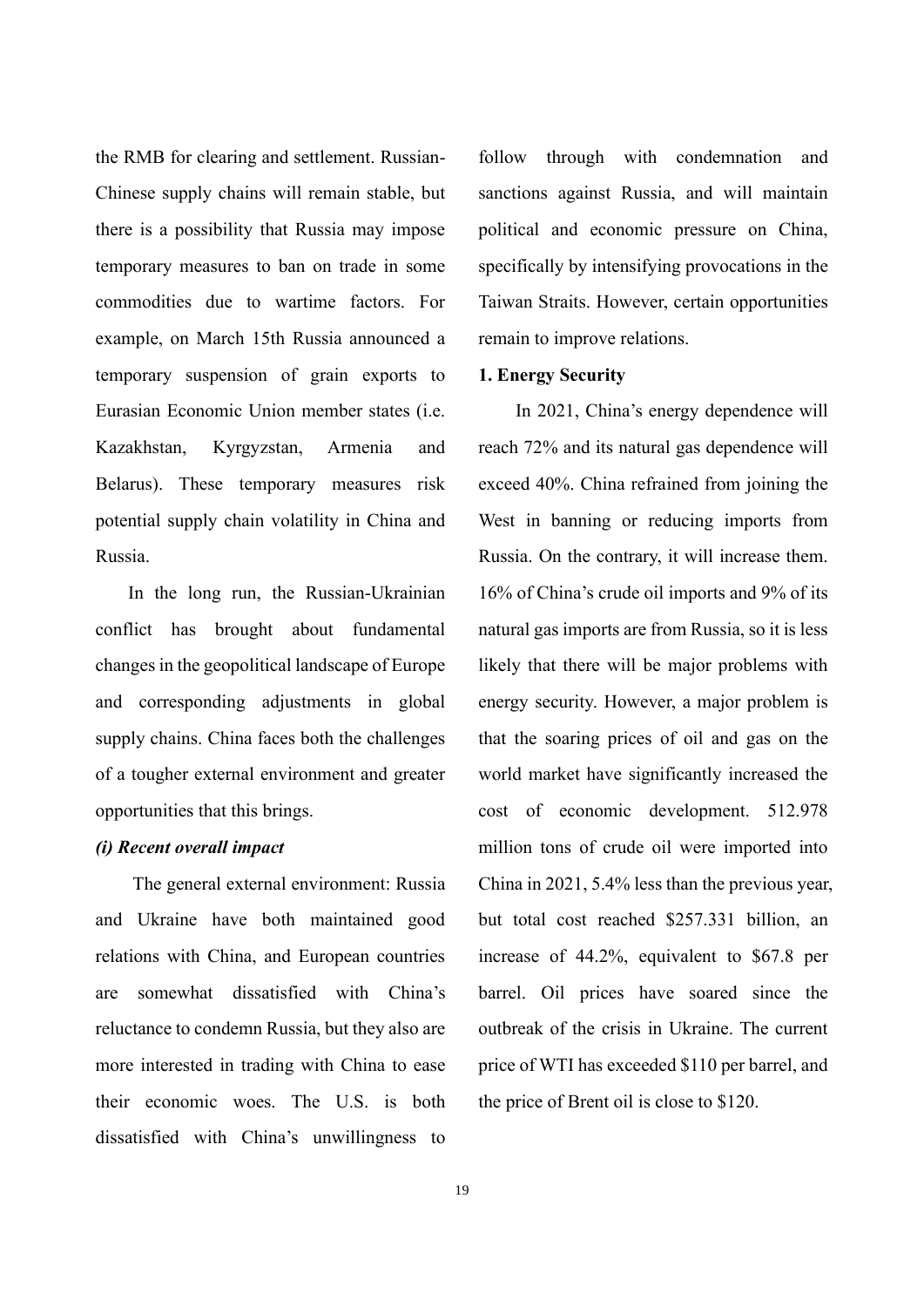China imports more than 10 million barrels of crude oil per day. Even by conservative estimates, if the average price of imported oil for the year 2022 is \$120 per barrel and imports continue to decrease by 5% compared to the previous year, the annual cost of crude oil imports will reach \$432.748 billion, a net increase of \$175.417 billion, equivalent to more than a quarter of the entire trade surplus in 2021.

In other words, in 2022, China's foreign trade surplus may decline for the first time in many years thanks to soaring energy prices. More importantly, international oil prices will remain high for a long period of time, affecting not only transportation and travel, but increasing the costs of manufacturing and agricultural sectors, especially the chemical industry. This will push up the cost of production in China's agricultural and industrial sectors, and will be transmitted to the downstream consumer, creating an inflationary thrust. This will create new difficulties in accomplishing the annual GDP growth target of 5.5%. However, U.S. and European sanctions on Russian oil and gas exports are likely to be relaxed in the end, due to the EU's high dependence on Russian oil and gas. Therefore

the impact on world energy security may also be lessened in the end.

Since the U.S. will likely shift the focus of natural gas exports to the EU, coupled with issues such as the cost of freight for LNG, it is unlikely that China will increase its LNG imports from the U.S. The focus should be on the diversification of its natural gas import sources.

#### **2. Food Security**

Similarly, as China is not involved in sanctions against Russia, Russia and Ukraine will not ban grain exports to China, but they may reduce exports due to domestic needs. At the same time, as Ukraine gradually enters the spring planting season, delayed planting due to the continued conflict will likely bring about a reduction in grain production in the fall, the long tail effect of which will continue into the next year. Ukraine is China's largest importer of sunflower seed oil and the second largest importer of corn, and it is possible that China will need to increase imports from the United States, Brazil and Argentina to temporarily replace reduced imports of agricultural products from Ukraine. As China's per capita grain capacity is significantly higher than the safety line determined by the United Nations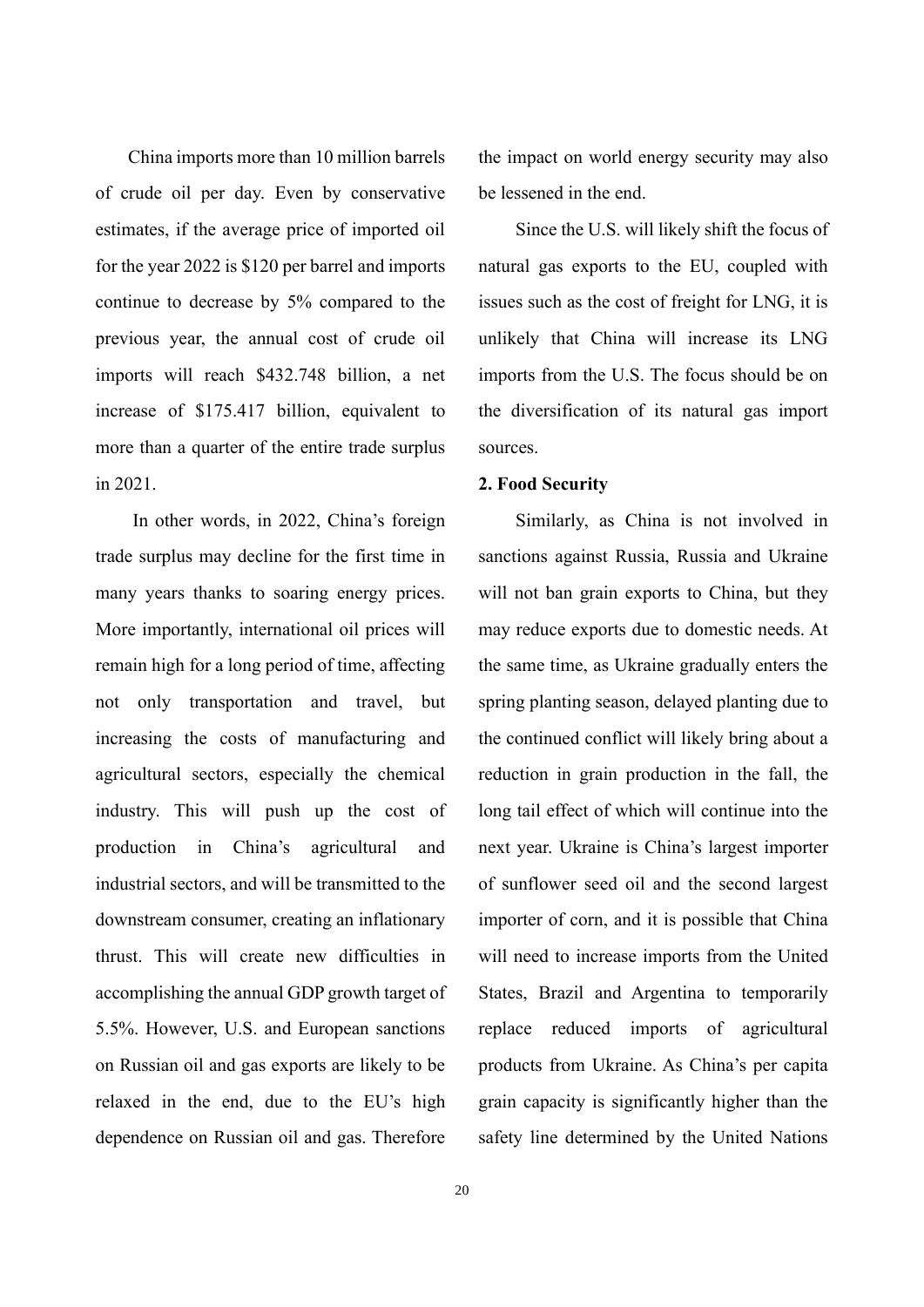Food Program, there is no overall security problems in staple foods such as cereals, but in oil, meat and high-end imported foods, which are affected by the rise in food prices in the international market, there will be some price fluctuations.

#### **3. Supply Chain Security**

Since China is not involved in the sanctions against Russia, there will be no policy restrictions on the supply of inert gases and other non-ferrous metals supplied by Russia for semiconductor production in China, but its semiconductor manufacturers need to consider whether the use of Russian products will affect exports and settlement with Russian suppliers in the context of U.S. sanctions against Russia, and look for import substitutes if necessary. As the prices of these commodities soar due to the comprehensive sanctions imposed by the West on Russia, China should consider the rising impact of these products on its producer prices and adjust its procurement and reserves.

### **4. Import and export**

In 2021, total trade between China and Russia rose to \$146.9 billion, more than half of which was in energy. Russia's share in China's overall import and export trade is only 2.4%, which has limited impact on the general

situation of China's international trade. 17% of the trade between China and Russia is already settled in RMB, which means that the crisis in Ukraine will drive an increase in the proportion of RMB settlements.

Facing extreme sanctions from the U.S. and Europe, Russia needs to increase its trade with China. The Ministry of Industry and Trade of Nizhny Novgorod Oblast has announced that it is ready to shift the exports of the region's enterprises to the Asian market, viewing the Chinese and Indian markets as "very promising ". The oblast was an important center of the Warsaw Pact military and machinery industry during the Soviet era, which means the possibility of accelerated growth in Russian-Chinese trade.

#### **5. Foreign Exchange and Capital Markets**

In the two weeks since the outbreak of the Ukraine crisis, major Western currencies such as the Euro and the British Pound have generally fallen against the U.S. Dollar. The Ruble has plunged against the U.S. Dollar, while the RMB has recently fallen against the U.S. Dollar, but actually risen against the Euro and the British Pound. This reveals two trends: first, China is affected by the Ukraine crisis in a complex way, involving multiple interests;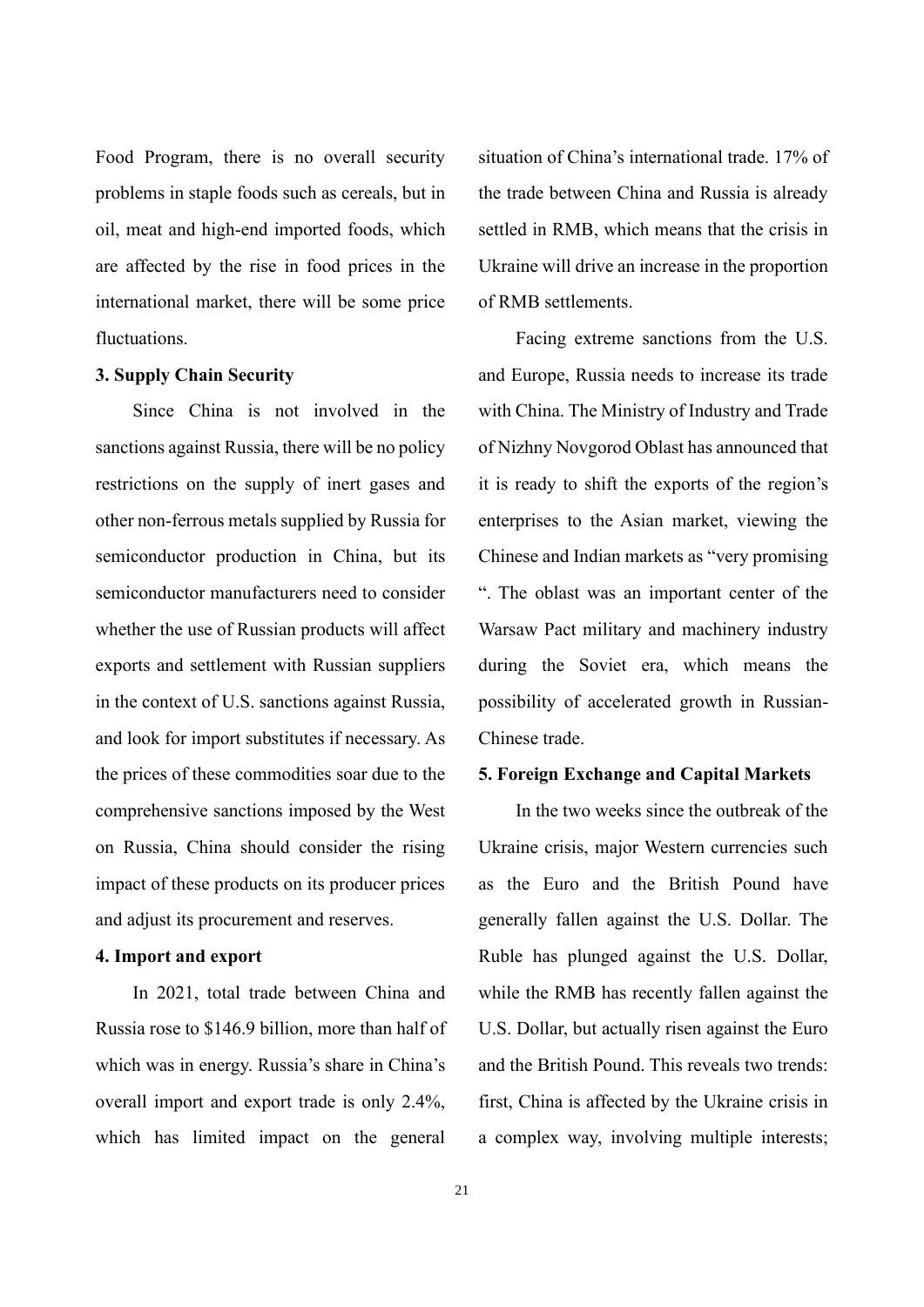second, the strong fundamentals of the Chinese economy have kept the RMB exchange rate relatively stable. Although the sharp shocks in global capital markets have inevitably affected the capital markets in mainland China and Hong Kong, the impact transmitted to the real economy side was relatively small. The U.S. Dollar will strengthen in the future due to factors such as the Federal Reserve's interest rate hike, but the RMB will remain stable overall.

*(ii) Risk*

#### **1. The possibility of U.S. collateral sanctions**

Xiaomi and SMIC have received notices from the U.S. Department of Commerce not to export cell phones, chips and other related products containing U.S. technology to Russia. U.S. White House Press Secretary Jen Psaki threatened not long ago that the U.S. would take measures against China if it did not implement sanctions against Russia. At a meeting between Chinese State Councilor Yang Jiechi and U.S. National Security Advisor to the President Jake Sullivan in Rome on March 14th, the U.S. side also said that if China continues to "support" Russia, the U.S. side will consider imposing "secondary sanctions" (i.e., sanctions targeting non-U.S. third-party

citizens or institutions that have business ties with the sanctioned party) on Chinese companies. In this context, Chinese companies need to reconsider the way they conduct business with Russia.

### **2. The China-Europe Railway Express may encounter certain difficulties**

The Global Times reported on March 5th that the China-Europe Railway Express via Ukraine had been suspended. The original train from Zakhony to Budapest via Alashankou to Ukraine has been temporarily rerouted via Belarus and Poland. However, the total share of this part of the cargo is not significant as it counts for 8% of China-EU trade. If the EU sanctions against Russia involve the closure of border crossings and the refusal to accept trains from the Russian Railways (RZD), then CEB trains may be fully affected, since all routes of CEB trains pass through Russia. Another difficulty is in freight settlement. The main operating company of the Russian section of the CEB is Russian Railways, which also includes commercial companies with Russian government participation. If the company is included in the EU sanctions list, it will seriously affect the normal operation of China-Europe trains. In addition, freight rates are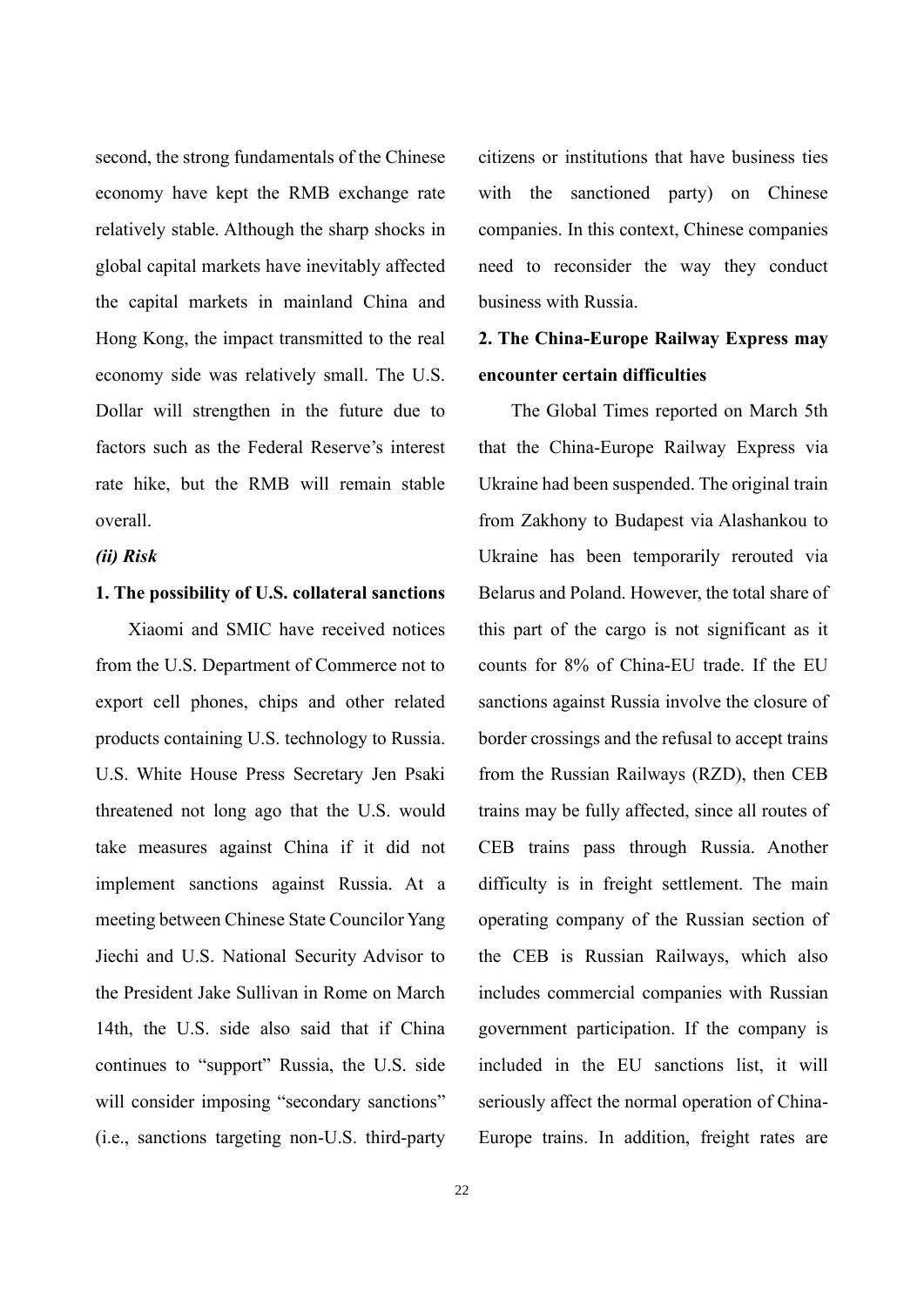currently denominated in US Dollars. If the West cuts off Russia's intermediate settlement channel in the international financial system, freight settlement will not be able to proceed normally. It should be considered that some of these routes may be restricted by EU sanctions against Russia, so alternative routes should be taken to replace or enhance maritime transport, and logistics costs should be re-accounted for in order to optimize China-Europe logistics routes.

#### *(iii) Long-term impact*

#### **1. Positive Impact**

After the crisis in Ukraine, which has constrained European development to some extent, the need to expand cooperation with China will be significantly strengthened in the long run, especially in terms of exports to China, mutual investments and cooperation in the fourth industrial revolution. Europe will also pay more attention to the Asian market, which is centered on China. Europe's shift to Asia and China is an inevitable choice for the EU to sustain its economic development, and launching economic cooperation with the EU will bring China possible new opportunities.

#### **2. Negative effects**

The outbreak of the Russia-Ukraine

conflict has not changed U.S. strategies to contain China. On the contrary, changes in the European strategic landscape will bring the EU closer to the U.S. politically, allowing the U.S. to create a larger and more responsive international presence and increase pressure on China. The West's radical sanctions against Russia also provide various possible policy references for future "extreme pressure" in the event of a possible deterioration in U.S.-China relations. China should pay special attention to studying and preventing U.S. blockades and restrictions in financial payments and settlements, cyber security, and key technologies (chips and semiconductors, aerospace, etc.).

**V.**

**Review of the situation to turn crisis into opportunity and strive for greater development opportunities**

Based on this analysis, China is faced with a severe external environment, but also new historical opportunities. After the Russia-Ukraine conflict, Chinese President Xi Jinping made frequent calls with leaders of various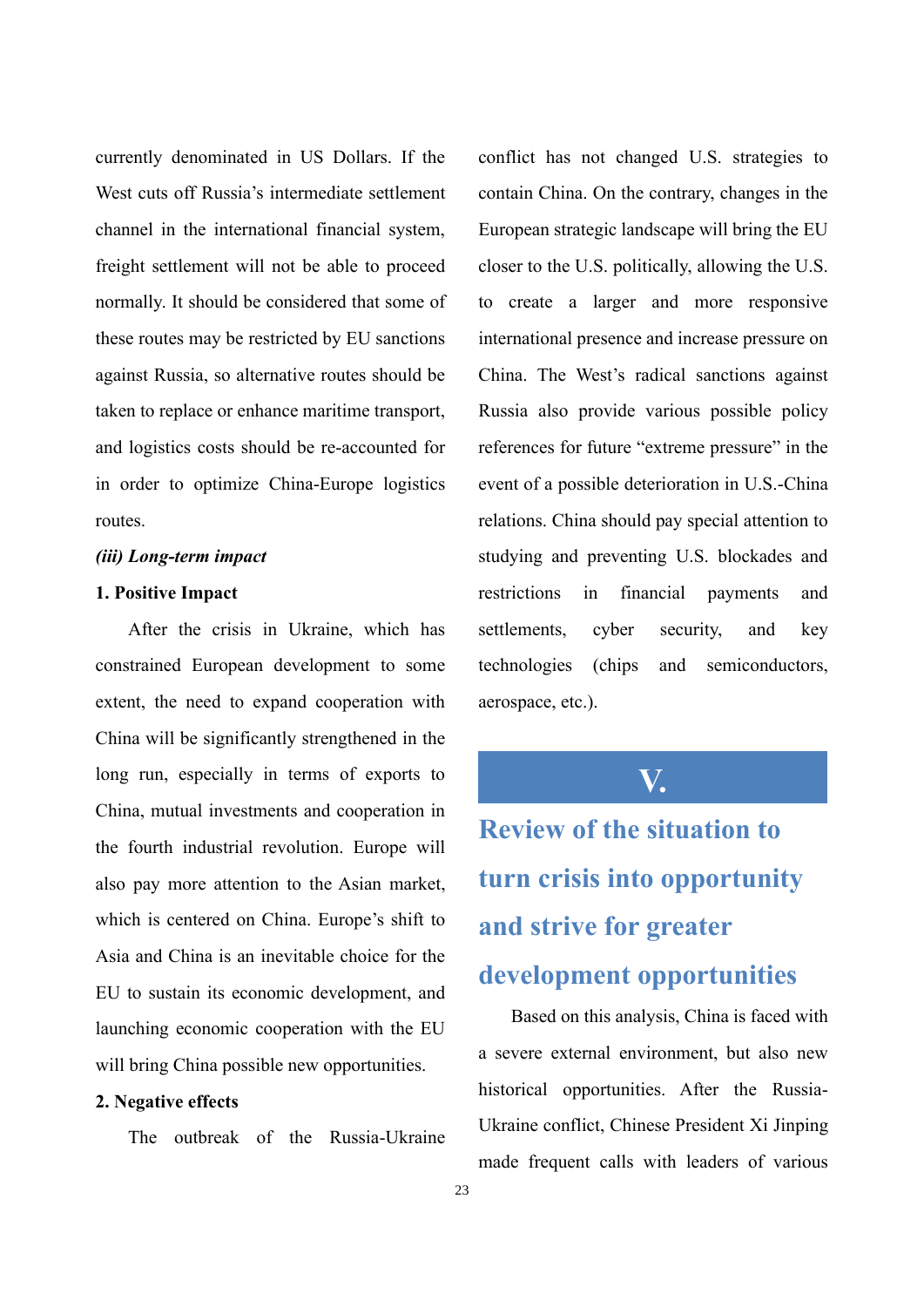countries and proposed that "all efforts conducive to the peaceful resolution of the crisis should be supported". Since China has good relations with both the EU and Russia, this crisis is an opportunity for China to give full play to its soft power. At the same time, the initiative to participate in the mediation of the Russian-Ukrainian conflict is conducive to enhancing China's international status. Taking advantage of a period when the U.S. and Europe are focusing their attention on the Russia-Ukraine issue, China should consider various ways to enhance Sino-European relations, stabilize Sino-U.S. relations and improve its external environment. China should calmly observe and analyze the situation and manage to turn the crisis into an opportunity. In this regard, China should consider the following strategies.

**First, China should maintain a correct and fair position and work to promote peace.** China should strive to play a greater role in bringing about a truce between Russia and Ukraine and achieving peace. In particular, China should pay attention to efforts to strengthen cooperation and communication with EU countries, especially France and Germany; and strive to form a mechanism for

multi-party talks within the framework of the United Nations, with the UN P5 working together with Ukraine and the EU to facilitate a ceasefire deal between the two sides and reduce possible instability after the ceasefire to a manageable minimum.

**Second, continue to calmly and prudently maintain and develop normal trade relations with Russia and Ukraine.** 

**Third, strengthen communication and cooperation with the EU.** We will strive to hold a China-EU summit in April and push for restarting the review of the China-EU Investment Agreement (CAI); actively expand trade relations with EU countries and strengthen China-EU cooperation in renewable energy, green environment and digital economy; China should try to build connections between the "Belt and Road Initiative" and the EU's "Global Gateway" infrastructure initiative.

**Fourth, strengthen dialogue and cooperation with the United States to stabilize Sino-U.S.** relations. In this process, China should talk more about cooperation, while avoiding escalating conflict. Maintaining an open and cooperative attitude toward the U.S.-led G7 "Building a Better World" infrastructure initiative (B3W) is one of the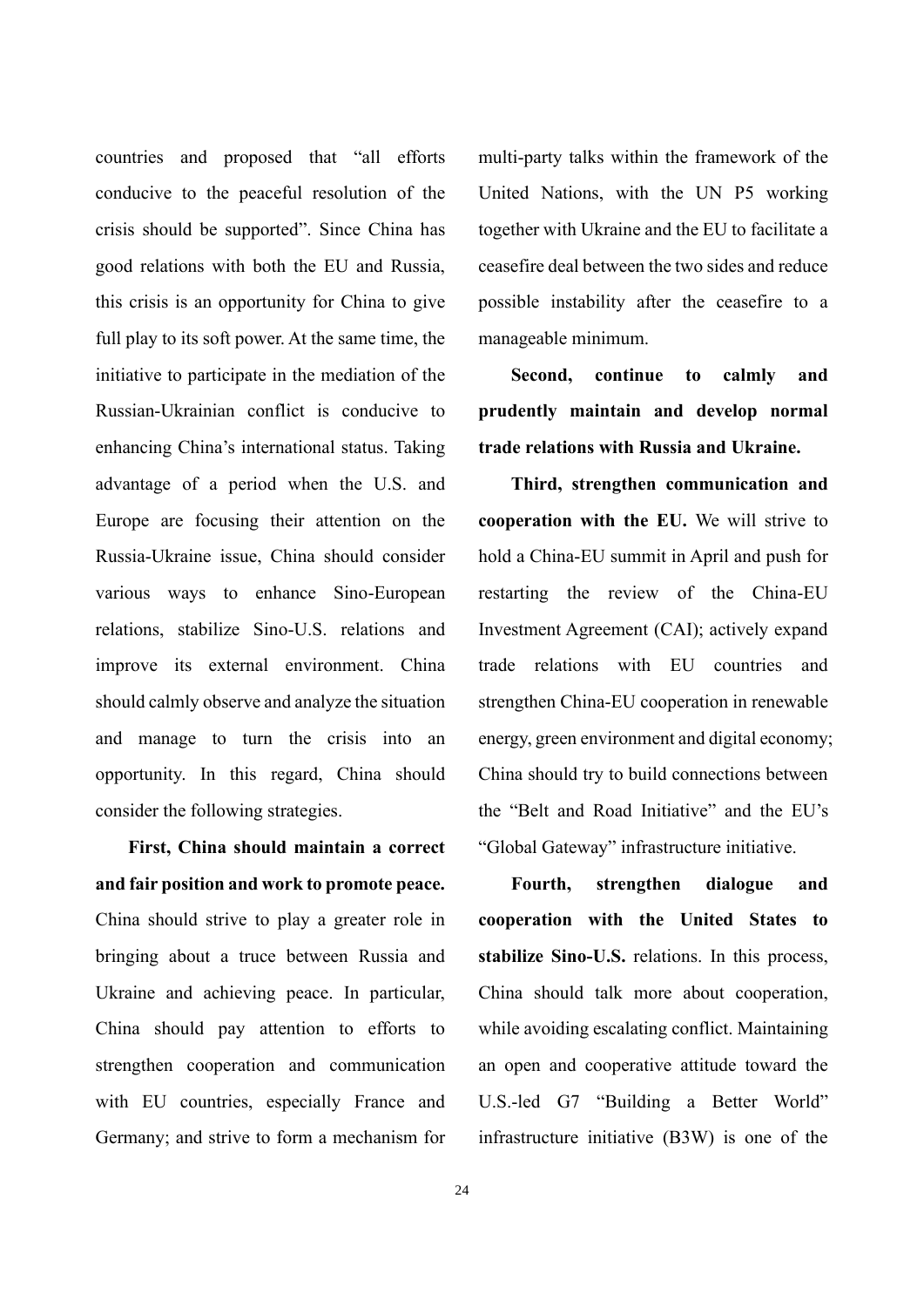options. This will greatly increase the common ground between the two sides. China can communicate with the U.S. and Europe about a visit of the U.N. High Commissioner for Human Rights Michelle Bachelet to China in May this year, and prepare for her visit to Xinjiang so that she can understand the real situation in Xinjiang and contribute to easing the accusations of developed countries against China on human rights issues and to lifting the sanctions against Xinjiang.

In terms of domestic policies, China should focus more on the domestic market, pay more attention to the new "dual-circulation" model, which focuses on the domestic side, and make proactive investments in infrastructure as appropriate; accelerate the implementation of its national science and technology development strategy, and accelerate research and development in semiconductors, artificial intelligence, big data, robotics, new energy vehicles, biomedicine and the industrial Internet. China should speed up R&D to continuously enhance national technological security and speed up its pace of digital transformation of the economy.

In such a complex external environment, it is especially important to make efforts in

expanding openness, deepening reforms, encouraging more multinational companies from all over the world, especially from developed countries such as Europe, America and Japan, to invest in China, and attract the world's capital markets to invest in China. China should insist on building a high-level open economy. The country should accelerate the upgrading of relevant laws and regulations in the field of international trade, to adopt itself to advanced provisions of international FTAs such as the Comprehensive and Progressive Trans-Pacific Partnership Agreement (CPTPP). China also needs to continue to promote negotiations with member countries of the Digital Economic Partnership Agreement (DEPA), while it deepens its investment and trade ties with members of the Regional Comprehensive Economic Partnership Agreement (RCEP), and release the potential of the world's largest regional economic partnership by uniting powerful economies with greater openness to reduce the impact of the Covid-19 pandemic, regional conflicts and other factors on global economic development.